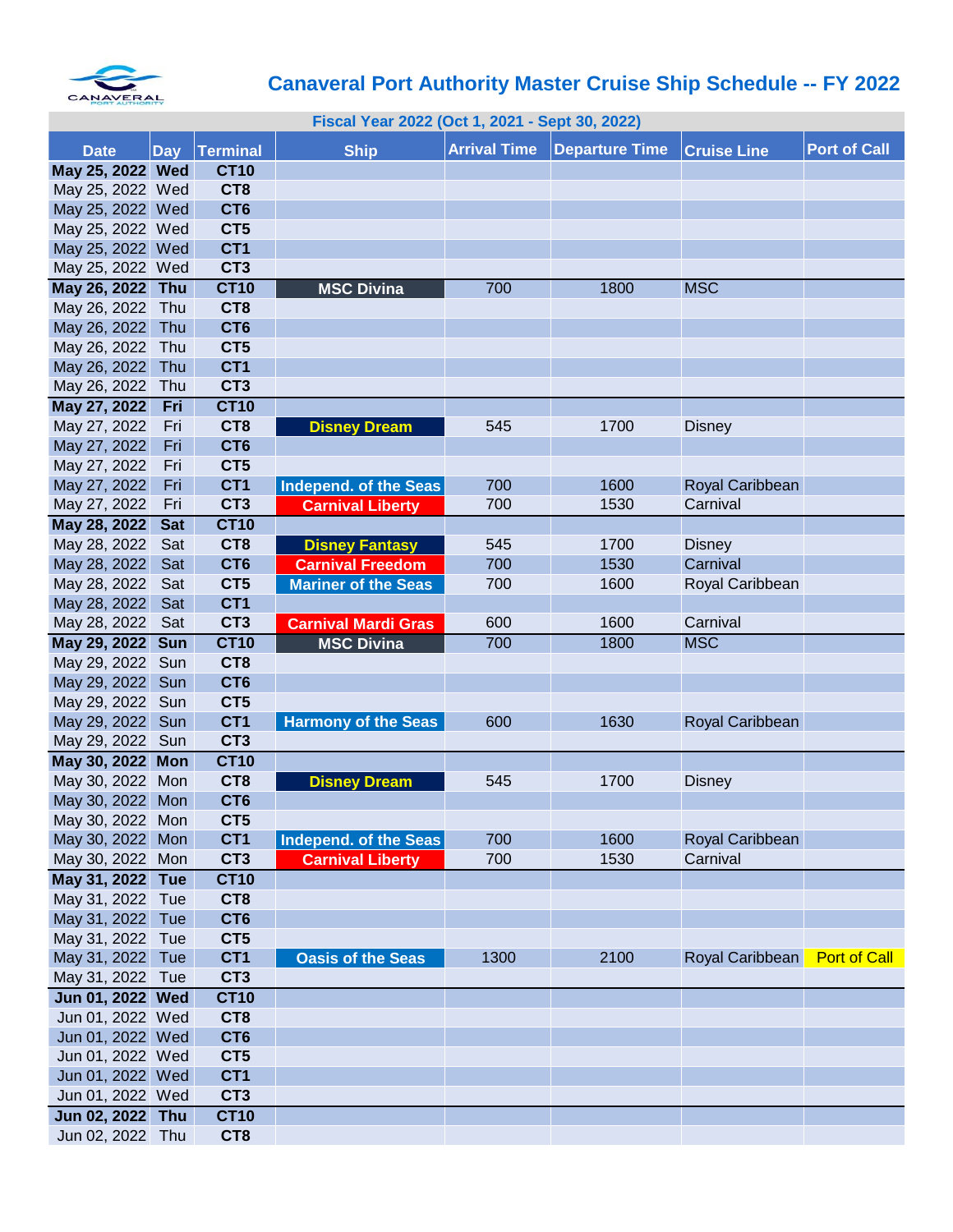| <b>Date</b>                  | <b>Day</b> | Terminal                           | <b>Ship</b>                | <b>Arrival Time</b> | <b>Departure Time</b> | <b>Cruise Line</b> | <b>Port of Call</b> |
|------------------------------|------------|------------------------------------|----------------------------|---------------------|-----------------------|--------------------|---------------------|
| Jun 02, 2022                 | Thu        | CT <sub>6</sub>                    | <b>Carnival Freedom</b>    | 700                 | 1530                  | Carnival           |                     |
| Jun 02, 2022 Thu             |            | CT5                                |                            |                     |                       |                    |                     |
| Jun 02, 2022                 | Thu        | CT <sub>1</sub>                    |                            |                     |                       |                    |                     |
| Jun 02, 2022                 | Thu        | CT <sub>3</sub>                    |                            |                     |                       |                    |                     |
| Jun 03, 2022                 | Fri        | <b>CT10</b>                        |                            |                     |                       |                    |                     |
| Jun 03, 2022                 | Fri        | CT <sub>8</sub>                    | <b>Disney Dream</b>        | 545                 | 1700                  | <b>Disney</b>      |                     |
| Jun 03, 2022                 | Fri        | CT <sub>6</sub>                    |                            |                     |                       |                    |                     |
| Jun 03, 2022                 | Fri        | CT5                                |                            |                     |                       |                    |                     |
| Jun 03, 2022                 | Fri        | CT <sub>1</sub>                    | Independ. of the Seas      | 700                 | 1600                  | Royal Caribbean    |                     |
| Jun 03, 2022                 | Fri        | CT <sub>3</sub>                    | <b>Carnival Liberty</b>    | 700                 | 1530                  | Carnival           |                     |
| Jun 04, 2022                 | <b>Sat</b> | <b>CT10</b>                        |                            |                     |                       |                    |                     |
| Jun 04, 2022                 | Sat        | CT8                                | <b>Disney Fantasy</b>      | 545                 | 1700                  | <b>Disney</b>      |                     |
| Jun 04, 2022                 | Sat        | CT <sub>6</sub>                    |                            |                     |                       |                    |                     |
| Jun 04, 2022                 | Sat        | CT5                                |                            |                     |                       |                    |                     |
| Jun 04, 2022                 | Sat        | CT <sub>1</sub>                    |                            |                     |                       |                    |                     |
| Jun 04, 2022                 | Sat        | CT <sub>3</sub>                    | <b>Carnival Mardi Gras</b> | 600                 | 1600                  | Carnival           |                     |
| Jun 05, 2022                 | <b>Sun</b> | <b>CT10</b>                        | <b>MSC Divina</b>          | 700                 | 1800                  | <b>MSC</b>         |                     |
| Jun 05, 2022 Sun             |            | CT8                                |                            |                     |                       |                    |                     |
| Jun 05, 2022                 | Sun        | CT <sub>6</sub>                    |                            |                     |                       |                    |                     |
| Jun 05, 2022 Sun             |            | CT5                                | <b>Mariner of the Seas</b> | 700                 | 1600                  | Royal Caribbean    |                     |
| Jun 05, 2022 Sun             |            | CT <sub>1</sub>                    | <b>Harmony of the Seas</b> | 600                 | 1630                  | Royal Caribbean    |                     |
| Jun 05, 2022 Sun             |            | CT <sub>3</sub>                    |                            |                     |                       |                    |                     |
| Jun 06, 2022 Mon             |            | <b>CT10</b>                        |                            |                     |                       |                    |                     |
| Jun 06, 2022 Mon             |            | CT <sub>8</sub>                    | <b>Disney Dream</b>        | 545                 | 1700                  | <b>Disney</b>      |                     |
| Jun 06, 2022 Mon             |            | CT <sub>6</sub>                    | <b>Carnival Freedom</b>    | 700                 | 1530                  | Carnival           |                     |
| Jun 06, 2022 Mon             |            | CT <sub>5</sub>                    |                            |                     |                       |                    |                     |
| Jun 06, 2022 Mon             |            | CT <sub>1</sub>                    | Independ. of the Seas      | 700                 | 1600                  | Royal Caribbean    |                     |
| Jun 06, 2022 Mon             |            | CT <sub>3</sub>                    | <b>Carnival Liberty</b>    | 700                 | 1530                  | Carnival           |                     |
| Jun 07, 2022 Tue             |            | <b>CT10</b>                        |                            |                     |                       |                    |                     |
| Jun 07, 2022<br>Jun 07, 2022 | Tue<br>Tue | CT <sub>8</sub><br>CT <sub>6</sub> |                            |                     |                       |                    |                     |
| Jun 07, 2022 Tue             |            | CT5                                |                            |                     |                       |                    |                     |
| Jun 07, 2022 Tue             |            | CT <sub>1</sub>                    |                            |                     |                       |                    |                     |
| Jun 07, 2022 Tue             |            | CT <sub>3</sub>                    |                            |                     |                       |                    |                     |
| Jun 08, 2022 Wed             |            | <b>CT10</b>                        |                            |                     |                       |                    |                     |
| Jun 08, 2022 Wed             |            | CT <sub>8</sub>                    |                            |                     |                       |                    |                     |
| Jun 08, 2022 Wed             |            | CT <sub>6</sub>                    |                            |                     |                       |                    |                     |
| Jun 08, 2022 Wed             |            | CT5                                |                            |                     |                       |                    |                     |
| Jun 08, 2022 Wed             |            | CT <sub>1</sub>                    |                            |                     |                       |                    |                     |
| Jun 08, 2022 Wed             |            | CT <sub>3</sub>                    |                            |                     |                       |                    |                     |
| Jun 09, 2022 Thu             |            | <b>CT10</b>                        | <b>MSC Divina</b>          | 700                 | 1800                  | <b>MSC</b>         |                     |
| Jun 09, 2022 Thu             |            | CT <sub>8</sub>                    |                            |                     |                       |                    |                     |
| Jun 09, 2022                 | Thu        | CT <sub>6</sub>                    |                            |                     |                       |                    |                     |
| Jun 09, 2022                 | Thu        | CT5                                |                            |                     |                       |                    |                     |
| Jun 09, 2022                 | Thu        | CT <sub>1</sub>                    |                            |                     |                       |                    |                     |
| Jun 09, 2022                 | Thu        | CT <sub>3</sub>                    |                            |                     |                       |                    |                     |
| Jun 10, 2022                 | Fri        | <b>CT10</b>                        |                            |                     |                       |                    |                     |
| Jun 10, 2022                 | Fri        | CT <sub>8</sub>                    |                            |                     |                       |                    |                     |
| Jun 10, 2022                 | Fri        | CT <sub>6</sub>                    |                            |                     |                       |                    |                     |
| Jun 10, 2022                 | Fri        | CT <sub>5</sub>                    |                            |                     |                       |                    |                     |
| Jun 10, 2022                 | Fri        | CT <sub>1</sub>                    | Independ. of the Seas      | 700                 | 1600                  | Royal Caribbean    |                     |
| Jun 10, 2022                 | Fri        | CT <sub>3</sub>                    | <b>Carnival Liberty</b>    | 700                 | 1530                  | Carnival           |                     |
| Jun 11, 2022 Sat             |            | <b>CT10</b>                        |                            |                     |                       |                    |                     |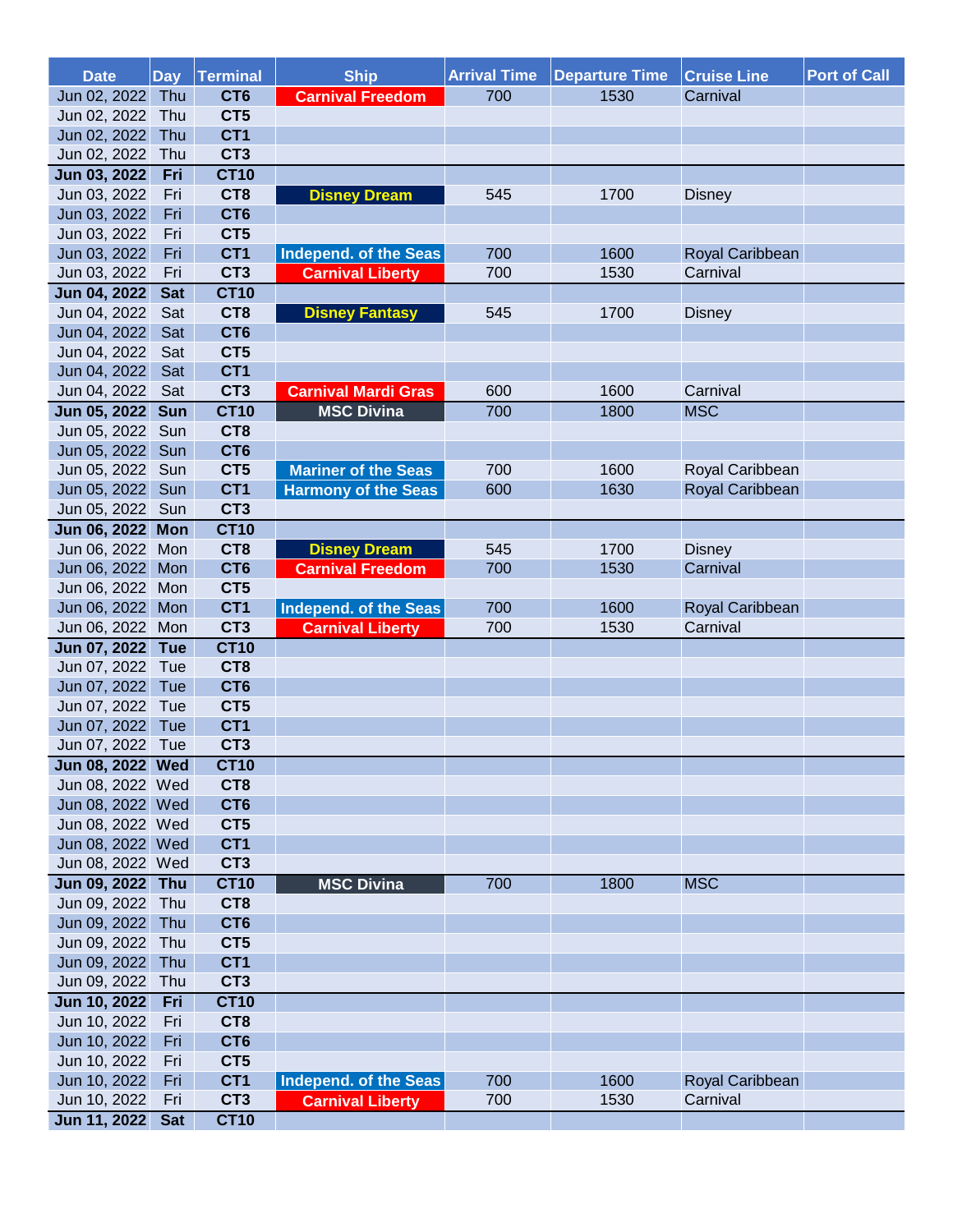| <b>Date</b>                          |            | Day Terminal                       | <b>Ship</b>                | <b>Arrival Time</b> | <b>Departure Time</b> | <b>Cruise Line</b> | <b>Port of Call</b> |
|--------------------------------------|------------|------------------------------------|----------------------------|---------------------|-----------------------|--------------------|---------------------|
| Jun 11, 2022                         | Sat        | CT <sub>8</sub>                    | <b>Disney Fantasy</b>      | 545                 | 1700                  | <b>Disney</b>      |                     |
| Jun 11, 2022                         | Sat        | CT <sub>6</sub>                    | <b>Carnival Freedom</b>    | 700                 | 1530                  | Carnival           |                     |
| Jun 11, 2022                         | Sat        | CT5                                |                            |                     |                       |                    |                     |
| Jun 11, 2022                         | Sat        | CT <sub>1</sub>                    |                            |                     |                       |                    |                     |
| Jun 11, 2022                         | Sat        | CT <sub>3</sub>                    | <b>Carnival Mardi Gras</b> | 600                 | 1600                  | Carnival           |                     |
| Jun 12, 2022 Sun                     |            | <b>CT10</b>                        | <b>MSC Divina</b>          | 700                 | 1800                  | <b>MSC</b>         |                     |
| Jun 12, 2022 Sun                     |            | CT <sub>8</sub>                    |                            |                     |                       |                    |                     |
| Jun 12, 2022 Sun                     |            | CT <sub>6</sub>                    | <b>Oasis of the Seas</b>   | 1300                | 2100                  | Royal Caribbean    | <b>Port of Call</b> |
| Jun 12, 2022 Sun                     |            | CT <sub>5</sub>                    |                            |                     |                       |                    |                     |
| Jun 12, 2022 Sun                     |            | CT <sub>1</sub>                    | <b>Harmony of the Seas</b> | 600                 | 1630                  | Royal Caribbean    |                     |
| Jun 12, 2022 Sun                     |            | CT <sub>3</sub>                    |                            |                     |                       |                    |                     |
| Jun 13, 2022 Mon                     |            | <b>CT10</b>                        |                            |                     |                       |                    |                     |
| Jun 13, 2022 Mon                     |            | CT <sub>8</sub>                    |                            |                     |                       |                    |                     |
| Jun 13, 2022 Mon                     |            | CT <sub>6</sub>                    |                            |                     |                       |                    |                     |
| Jun 13, 2022 Mon                     |            | CT5                                | <b>Mariner of the Seas</b> | 700                 | 1600                  | Royal Caribbean    |                     |
| Jun 13, 2022 Mon                     |            | CT <sub>1</sub>                    | Independ. of the Seas      | 700                 | 1600                  | Royal Caribbean    |                     |
| Jun 13, 2022 Mon                     |            | CT <sub>3</sub>                    | <b>Carnival Liberty</b>    | 700                 | 1530                  | Carnival           |                     |
| Jun 14, 2022 Tue                     |            | <b>CT10</b>                        |                            |                     |                       |                    |                     |
| Jun 14, 2022 Tue                     |            | CT8                                |                            |                     |                       |                    |                     |
| Jun 14, 2022 Tue                     |            | CT <sub>6</sub>                    |                            |                     |                       |                    |                     |
| Jun 14, 2022 Tue                     |            | CT5                                |                            |                     |                       |                    |                     |
| Jun 14, 2022 Tue                     |            | CT <sub>1</sub>                    |                            |                     |                       |                    |                     |
| Jun 14, 2022 Tue                     |            | CT <sub>3</sub>                    |                            |                     |                       |                    |                     |
| Jun 15, 2022 Wed                     |            | <b>CT10</b>                        |                            |                     |                       |                    |                     |
| Jun 15, 2022 Wed                     |            | CT <sub>8</sub><br>CT <sub>6</sub> |                            |                     |                       |                    |                     |
| Jun 15, 2022 Wed<br>Jun 15, 2022 Wed |            | CT <sub>5</sub>                    |                            |                     |                       |                    |                     |
| Jun 15, 2022 Wed                     |            | CT <sub>1</sub>                    |                            |                     |                       |                    |                     |
| Jun 15, 2022 Wed                     |            | CT <sub>3</sub>                    |                            |                     |                       |                    |                     |
| Jun 16, 2022 Thu                     |            | <b>CT10</b>                        |                            |                     |                       |                    |                     |
| Jun 16, 2022 Thu                     |            | CT <sub>8</sub>                    |                            |                     |                       |                    |                     |
| Jun 16, 2022 Thu                     |            | CT <sub>6</sub>                    | <b>Carnival Freedom</b>    | 700                 | 1530                  | Carnival           |                     |
| Jun 16, 2022 Thu                     |            | CT5                                |                            |                     |                       |                    |                     |
| Jun 16, 2022 Thu                     |            | CT <sub>1</sub>                    |                            |                     |                       |                    |                     |
| Jun 16, 2022                         | Thu        | CT <sub>3</sub>                    |                            |                     |                       |                    |                     |
| Jun 17, 2022                         | Fri        | <b>CT10</b>                        |                            |                     |                       |                    |                     |
| Jun 17, 2022                         | Fri        | CT <sub>8</sub>                    |                            |                     |                       |                    |                     |
| Jun 17, 2022                         | Fri        | CT <sub>6</sub>                    |                            |                     |                       |                    |                     |
| Jun 17, 2022                         | Fri        | CT <sub>5</sub>                    |                            |                     |                       |                    |                     |
| Jun 17, 2022                         | Fri        | CT <sub>1</sub>                    | Independ. of the Seas      | 700                 | 1600                  | Royal Caribbean    |                     |
| Jun 17, 2022                         | Fri        | CT <sub>3</sub>                    | <b>Carnival Liberty</b>    | 700                 | 1530                  | Carnival           |                     |
| Jun 18, 2022                         | <b>Sat</b> | <b>CT10</b>                        |                            |                     |                       |                    |                     |
| Jun 18, 2022                         | Sat        | CT <sub>8</sub>                    | <b>Disney Fantasy</b>      | 545                 | 1700                  | <b>Disney</b>      |                     |
| Jun 18, 2022                         | Sat        | CT <sub>6</sub>                    |                            |                     |                       |                    |                     |
| Jun 18, 2022                         | Sat        | CT5                                | <b>Mariner of the Seas</b> | 700                 | 1600                  | Royal Caribbean    |                     |
| Jun 18, 2022                         | Sat        | CT <sub>1</sub>                    |                            |                     |                       |                    |                     |
| Jun 18, 2022                         | Sat        | CT <sub>3</sub>                    | <b>Carnival Mardi Gras</b> | 600                 | 1600                  | Carnival           |                     |
| Jun 19, 2022 Sun                     |            | <b>CT10</b>                        | <b>MSC Divina</b>          | 700                 | 1800                  | <b>MSC</b>         |                     |
| Jun 19, 2022                         | Sun        | CT <sub>8</sub>                    |                            |                     |                       |                    |                     |
| Jun 19, 2022                         | Sun        | CT <sub>6</sub>                    | <b>Oasis of the Seas</b>   | 1300                | 2100                  | Royal Caribbean    | <b>Port of Call</b> |
| Jun 19, 2022                         | Sun        | CT5                                |                            |                     |                       |                    |                     |
| Jun 19, 2022                         | Sun        | CT <sub>1</sub>                    | <b>Harmony of the Seas</b> | 600                 | 1630                  | Royal Caribbean    |                     |
| Jun 19, 2022                         | Sun        | CT <sub>3</sub>                    |                            |                     |                       |                    |                     |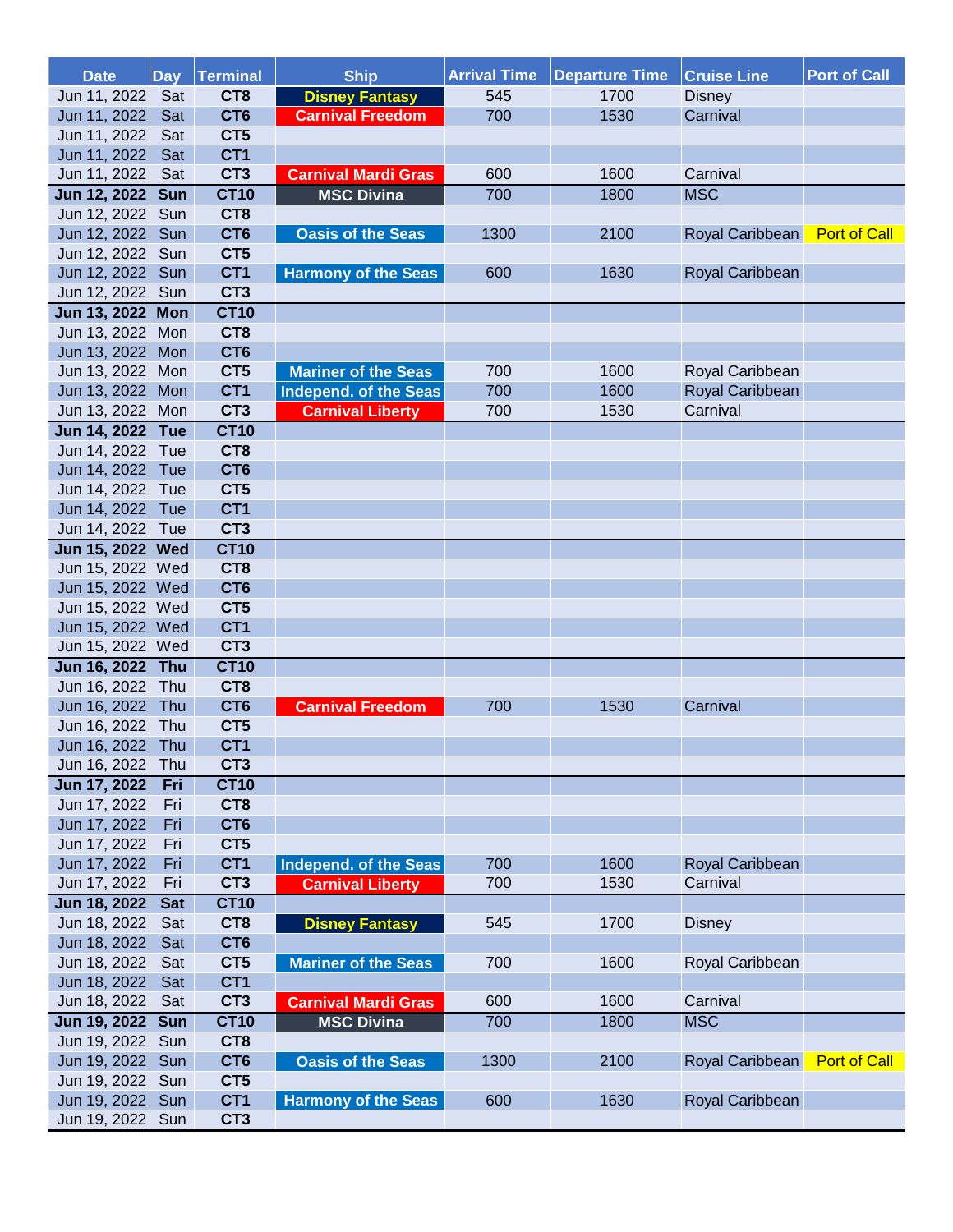| <b>Date</b>                          | <b>Day</b> | Terminal                           | <b>Ship</b>                  | <b>Arrival Time</b> | <b>Departure Time</b> | <b>Cruise Line</b> | <b>Port of Call</b> |
|--------------------------------------|------------|------------------------------------|------------------------------|---------------------|-----------------------|--------------------|---------------------|
| Jun 20, 2022 Mon                     |            | <b>CT10</b>                        |                              |                     |                       |                    |                     |
| Jun 20, 2022 Mon                     |            | CT <sub>8</sub>                    |                              |                     |                       |                    |                     |
| Jun 20, 2022 Mon                     |            | CT <sub>6</sub>                    | <b>Carnival Freedom</b>      | 700                 | 1530                  | Carnival           |                     |
| Jun 20, 2022 Mon                     |            | CT5                                |                              |                     |                       |                    |                     |
| Jun 20, 2022 Mon                     |            | CT <sub>1</sub>                    | <b>Independ. of the Seas</b> | 700                 | 1600                  | Royal Caribbean    |                     |
| Jun 20, 2022 Mon                     |            | CT <sub>3</sub>                    | <b>Carnival Liberty</b>      | 700                 | 1530                  | Carnival           |                     |
| Jun 21, 2022 Tue                     |            | <b>CT10</b>                        |                              |                     |                       |                    |                     |
| Jun 21, 2022 Tue                     |            | CT <sub>8</sub>                    |                              |                     |                       |                    |                     |
| Jun 21, 2022 Tue                     |            | CT <sub>6</sub>                    |                              |                     |                       |                    |                     |
| Jun 21, 2022 Tue                     |            | CT5                                |                              |                     |                       |                    |                     |
| Jun 21, 2022 Tue                     |            | CT <sub>1</sub>                    |                              |                     |                       |                    |                     |
| Jun 21, 2022 Tue                     |            | CT <sub>3</sub>                    |                              |                     |                       |                    |                     |
| Jun 22, 2022 Wed                     |            | <b>CT10</b>                        |                              |                     |                       |                    |                     |
| Jun 22, 2022 Wed                     |            | CT <sub>8</sub><br>CT <sub>6</sub> |                              |                     |                       |                    |                     |
| Jun 22, 2022 Wed                     |            | CT5                                |                              |                     |                       |                    |                     |
| Jun 22, 2022 Wed<br>Jun 22, 2022 Wed |            | CT <sub>1</sub>                    |                              |                     |                       |                    |                     |
| Jun 22, 2022 Wed                     |            | CT <sub>3</sub>                    |                              |                     |                       |                    |                     |
| Jun 23, 2022 Thu                     |            | <b>CT10</b>                        | <b>MSC Divina</b>            | 700                 | 1800                  | <b>MSC</b>         |                     |
| Jun 23, 2022 Thu                     |            | CT <sub>8</sub>                    |                              |                     |                       |                    |                     |
| Jun 23, 2022                         | Thu        | CT <sub>6</sub>                    |                              |                     |                       |                    |                     |
| Jun 23, 2022 Thu                     |            | CT5                                |                              |                     |                       |                    |                     |
| Jun 23, 2022                         | Thu        | CT <sub>1</sub>                    |                              |                     |                       |                    |                     |
| Jun 23, 2022                         | Thu        | CT <sub>3</sub>                    |                              |                     |                       |                    |                     |
| Jun 24, 2022                         | Fri        | <b>CT10</b>                        |                              |                     |                       |                    |                     |
| Jun 24, 2022                         | Fri        | CT <sub>8</sub>                    |                              |                     |                       |                    |                     |
| Jun 24, 2022                         | Fri        | CT <sub>6</sub>                    |                              |                     |                       |                    |                     |
| Jun 24, 2022                         | Fri        | CT5                                |                              |                     |                       |                    |                     |
| Jun 24, 2022                         | Fri        | CT <sub>1</sub>                    | Independ. of the Seas        | 700                 | 1600                  | Royal Caribbean    |                     |
| Jun 24, 2022                         | Fri        | CT <sub>3</sub>                    | <b>Carnival Liberty</b>      | 700                 | 1530                  | Carnival           |                     |
| Jun 25, 2022                         | <b>Sat</b> | <b>CT10</b>                        |                              |                     |                       |                    |                     |
| Jun 25, 2022                         | Sat        | CT <sub>8</sub>                    | <b>Disney Fantasy</b>        | 545                 | 1700                  | <b>Disney</b>      |                     |
| Jun 25, 2022                         | Sat        | CT <sub>6</sub>                    | <b>Carnival Freedom</b>      | 700                 | 1530                  | Carnival           |                     |
| Jun 25, 2022                         | Sat        | CT5                                |                              |                     |                       |                    |                     |
| Jun 25, 2022                         | Sat        | CT <sub>1</sub>                    |                              |                     |                       |                    |                     |
| Jun 25, 2022                         | Sat        | CT <sub>3</sub>                    | <b>Carnival Mardi Gras</b>   | 600                 | 1600                  | Carnival           |                     |
| Jun 26, 2022 Sun                     |            | <b>CT10</b>                        | <b>MSC Divina</b>            | 700                 | 1800                  | <b>MSC</b>         |                     |
| Jun 26, 2022 Sun                     |            | CT <sub>8</sub>                    |                              |                     |                       |                    |                     |
| Jun 26, 2022 Sun                     |            | CT <sub>6</sub>                    | <b>Oasis of the Seas</b>     | 1300                | 2100                  | Royal Caribbean    | <b>Port of Call</b> |
| Jun 26, 2022 Sun                     |            | CT <sub>5</sub>                    | <b>Mariner of the Seas</b>   | 700                 | 1600                  | Royal Caribbean    |                     |
| Jun 26, 2022                         | Sun        | CT <sub>1</sub>                    | <b>Harmony of the Seas</b>   | 600                 | 1630                  | Royal Caribbean    |                     |
| Jun 26, 2022 Sun                     |            | CT <sub>3</sub>                    |                              |                     |                       |                    |                     |
| Jun 27, 2022 Mon                     |            | <b>CT10</b>                        | <b>Norwegian Getaway</b>     | 700                 | 1800                  | Norwegian          |                     |
| Jun 27, 2022 Mon                     |            | CT <sub>8</sub>                    |                              |                     |                       |                    |                     |
| Jun 27, 2022 Mon<br>Jun 27, 2022 Mon |            | CT <sub>6</sub><br>CT <sub>5</sub> |                              |                     |                       |                    |                     |
| Jun 27, 2022 Mon                     |            | CT <sub>1</sub>                    | Independ. of the Seas        | 700                 | 1600                  | Royal Caribbean    |                     |
| Jun 27, 2022 Mon                     |            | CT <sub>3</sub>                    | <b>Carnival Liberty</b>      | 700                 | 1530                  | Carnival           |                     |
| Jun 28, 2022 Tue                     |            | <b>CT10</b>                        |                              |                     |                       |                    |                     |
| Jun 28, 2022 Tue                     |            | CT <sub>8</sub>                    |                              |                     |                       |                    |                     |
| Jun 28, 2022 Tue                     |            | CT <sub>6</sub>                    |                              |                     |                       |                    |                     |
| Jun 28, 2022                         | Tue        | CT <sub>5</sub>                    |                              |                     |                       |                    |                     |
| Jun 28, 2022                         | Tue        | CT <sub>1</sub>                    |                              |                     |                       |                    |                     |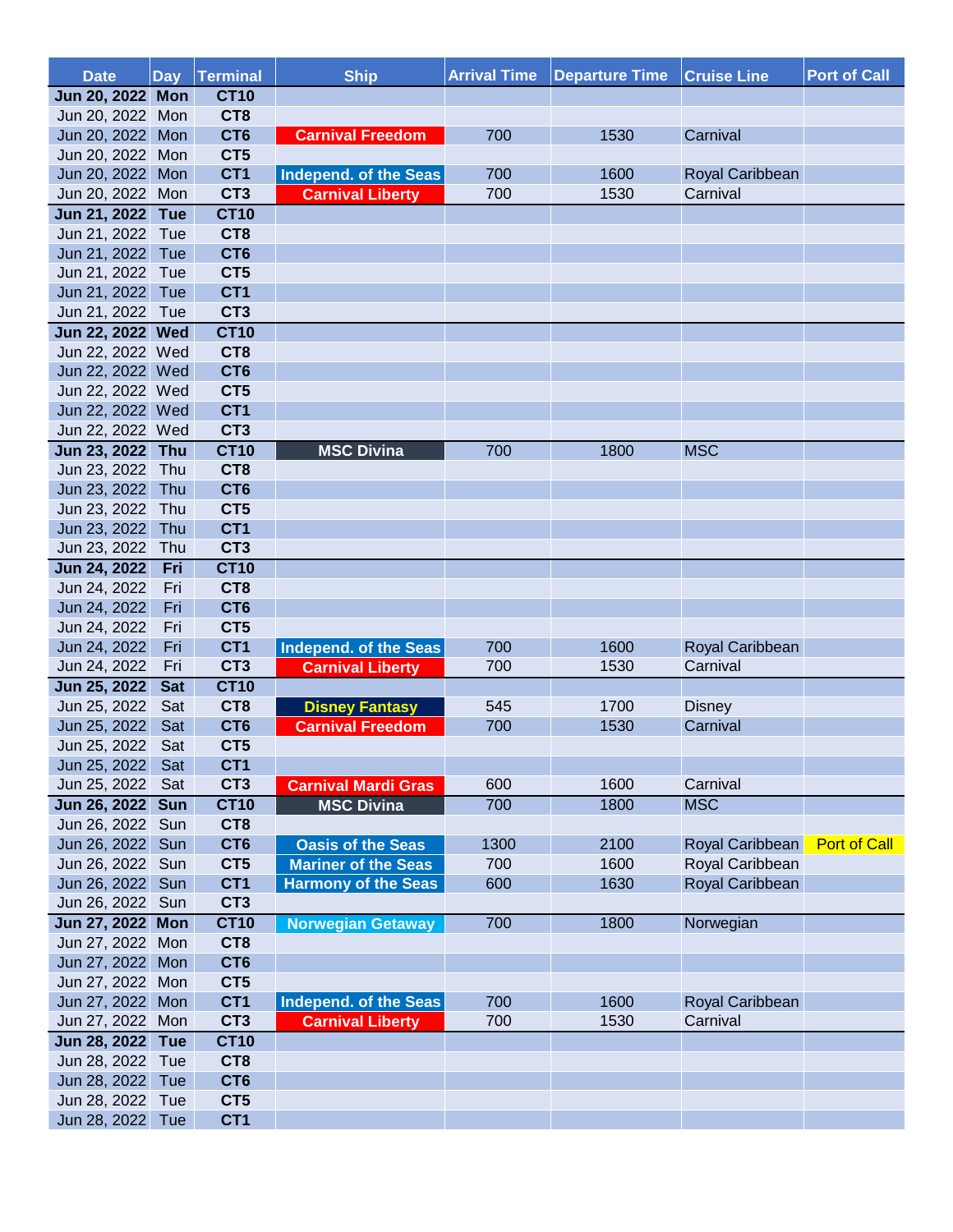| <b>Date</b>         | <b>Day</b> | <b>Terminal</b> | <b>Ship</b>                | <b>Arrival Time</b> | <b>Departure Time</b> | <b>Cruise Line</b> | <b>Port of Call</b> |
|---------------------|------------|-----------------|----------------------------|---------------------|-----------------------|--------------------|---------------------|
| Jun 28, 2022 Tue    |            | CT <sub>3</sub> |                            |                     |                       |                    |                     |
| Jun 29, 2022 Wed    |            | <b>CT10</b>     |                            |                     |                       |                    |                     |
| Jun 29, 2022 Wed    |            | CT <sub>8</sub> |                            |                     |                       |                    |                     |
| Jun 29, 2022 Wed    |            | CT <sub>6</sub> |                            |                     |                       |                    |                     |
| Jun 29, 2022 Wed    |            | CT5             |                            |                     |                       |                    |                     |
| Jun 29, 2022 Wed    |            | CT <sub>1</sub> |                            |                     |                       |                    |                     |
| Jun 29, 2022 Wed    |            | CT <sub>3</sub> |                            |                     |                       |                    |                     |
| Jun 30, 2022 Thu    |            | <b>CT10</b>     |                            |                     |                       |                    |                     |
| Jun 30, 2022 Thu    |            | CT <sub>8</sub> |                            |                     |                       |                    |                     |
| Jun 30, 2022        | Thu        | CT <sub>6</sub> | <b>Carnival Freedom</b>    | 700                 | 1530                  | Carnival           |                     |
| Jun 30, 2022        | Thu        | CT5             |                            |                     |                       |                    |                     |
| Jun 30, 2022        | Thu        | CT <sub>1</sub> |                            |                     |                       |                    |                     |
| Jun 30, 2022        | Thu        | CT <sub>3</sub> |                            |                     |                       |                    |                     |
| Jul 01, 2022        | Fri        | <b>CT10</b>     |                            |                     |                       |                    |                     |
| Jul 01, 2022        | Fri        | CT <sub>8</sub> |                            |                     |                       |                    |                     |
| Jul 01, 2022        | Fri        | CT <sub>6</sub> |                            |                     |                       |                    |                     |
| Jul 01, 2022        | Fri        | CT5             |                            |                     |                       |                    |                     |
| Jul 01, 2022        | Fri        | CT <sub>1</sub> | Independ. of the Seas      | 700                 | 1600                  | Royal Caribbean    |                     |
| Jul 01, 2022        | Fri        | CT <sub>3</sub> | <b>Carnival Liberty</b>    | 700                 | 1530                  | Carnival           |                     |
| <b>Jul 02, 2022</b> | <b>Sat</b> | <b>CT10</b>     | <b>Disney Fantasy</b>      | 545                 | 1700                  | <b>Disney</b>      |                     |
| Jul 02, 2022        | Sat        | CT8             |                            |                     |                       |                    |                     |
| Jul 02, 2022        | Sat        | CT <sub>6</sub> |                            |                     |                       |                    |                     |
| Jul 02, 2022        | Sat        | CT5             |                            |                     |                       |                    |                     |
| Jul 02, 2022        | Sat        | CT1             | <b>Norwegian Getaway</b>   | 700                 | 1800                  | Norwegian          |                     |
| Jul 02, 2022        | Sat        | CT <sub>3</sub> | <b>Carnival Mardi Gras</b> | 600                 | 1600                  | Carnival           |                     |
| Jul 03, 2022        | <b>Sun</b> | <b>CT10</b>     | <b>MSC Divina</b>          | 700                 | 1800                  | <b>MSC</b>         |                     |
| Jul 03, 2022        | Sun        | CT <sub>8</sub> |                            |                     |                       |                    |                     |
| Jul 03, 2022        | Sun        | CT <sub>6</sub> | <b>Oasis of the Seas</b>   | 1300                | 2100                  | Royal Caribbean    | <b>Port of Call</b> |
| Jul 03, 2022        | Sun        | CT5             |                            |                     |                       |                    |                     |
| Jul 03, 2022        | Sun        | CT <sub>1</sub> | <b>Harmony of the Seas</b> | 600                 | 1630                  | Royal Caribbean    |                     |
| Jul 03, 2022 Sun    |            | CT <sub>3</sub> |                            |                     |                       |                    |                     |
| Jul 04, 2022 Mon    |            | <b>CT10</b>     |                            |                     |                       |                    |                     |
| Jul 04, 2022 Mon    |            | CT <sub>8</sub> |                            |                     |                       |                    |                     |
| Jul 04, 2022        | Mon        | CT <sub>6</sub> | <b>Carnival Freedom</b>    | 700                 | 1530                  | Carnival           |                     |
| Jul 04, 2022 Mon    |            | CT5             | <b>Mariner of the Seas</b> | 700                 | 1600                  | Royal Caribbean    |                     |
| Jul 04, 2022 Mon    |            | CT <sub>1</sub> | Independ. of the Seas      | 700                 | 1600                  | Royal Caribbean    |                     |
| Jul 04, 2022 Mon    |            | CT <sub>3</sub> | <b>Carnival Liberty</b>    | 700                 | 1530                  | Carnival           |                     |
| Jul 05, 2022 Tue    |            | <b>CT10</b>     |                            |                     |                       |                    |                     |
| Jul 05, 2022 Tue    |            | CT <sub>8</sub> |                            |                     |                       |                    |                     |
| Jul 05, 2022 Tue    |            | CT <sub>6</sub> |                            |                     |                       |                    |                     |
| Jul 05, 2022 Tue    |            | CT5             |                            |                     |                       |                    |                     |
| Jul 05, 2022 Tue    |            | CT <sub>1</sub> |                            |                     |                       |                    |                     |
| Jul 05, 2022 Tue    |            | CT <sub>3</sub> |                            |                     |                       |                    |                     |
| Jul 06, 2022 Wed    |            | <b>CT10</b>     |                            |                     |                       |                    |                     |
| Jul 06, 2022 Wed    |            | CT <sub>8</sub> |                            |                     |                       |                    |                     |
| Jul 06, 2022 Wed    |            | CT <sub>6</sub> |                            |                     |                       |                    |                     |
| Jul 06, 2022 Wed    |            | CT5             |                            |                     |                       |                    |                     |
| Jul 06, 2022 Wed    |            | CT <sub>1</sub> |                            |                     |                       |                    |                     |
| Jul 06, 2022 Wed    |            | CT <sub>3</sub> |                            |                     |                       |                    |                     |
| Jul 07, 2022 Thu    |            | <b>CT10</b>     | <b>MSC Divina</b>          | 700                 | 1800                  | <b>MSC</b>         |                     |
| Jul 07, 2022 Thu    |            | CT8             |                            |                     |                       |                    |                     |
| Jul 07, 2022        | Thu        | CT <sub>6</sub> |                            |                     |                       |                    |                     |
| Jul 07, 2022 Thu    |            | CT5             |                            |                     |                       |                    |                     |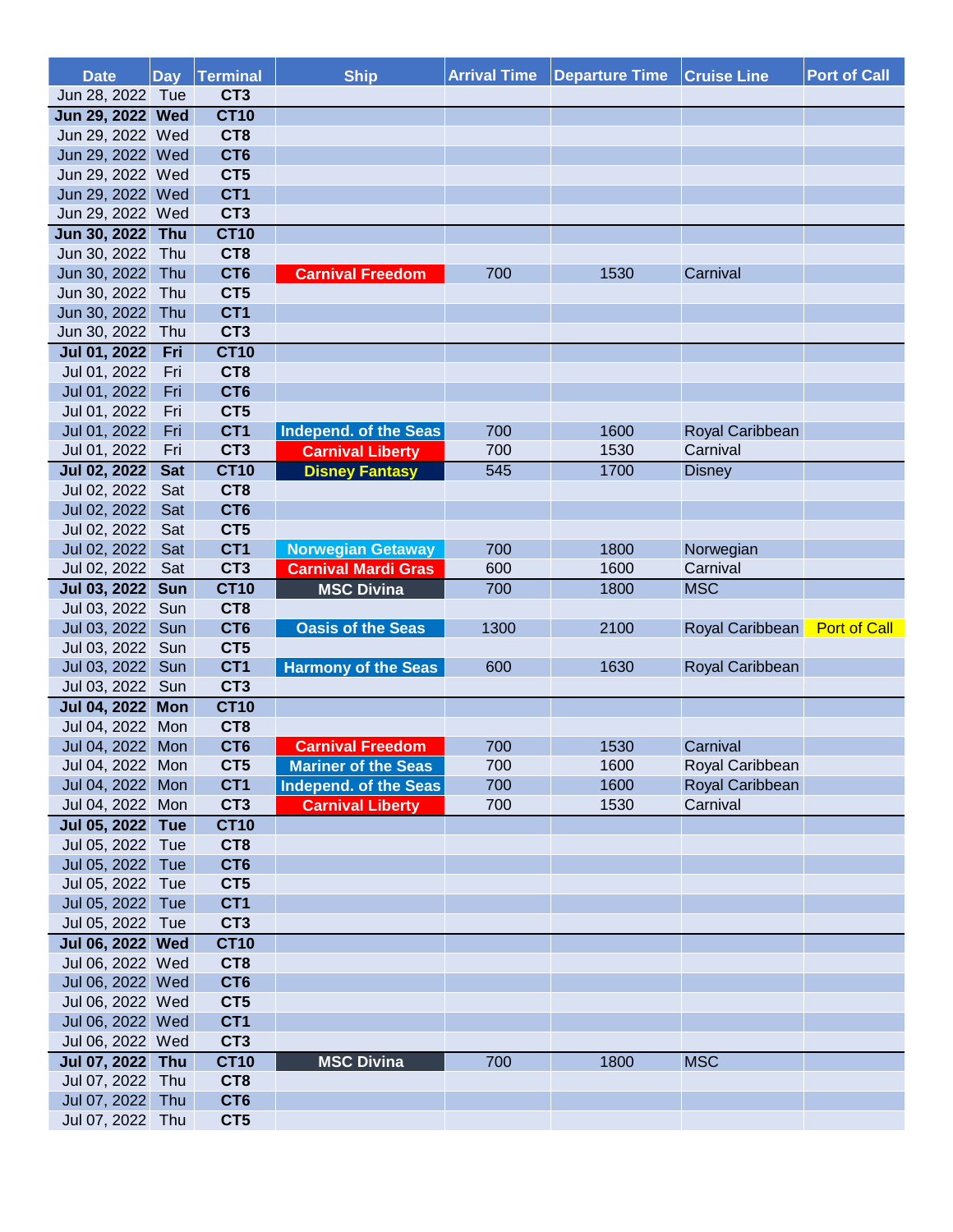| <b>Date</b>         |            | Day Terminal    | <b>Ship</b>                | <b>Arrival Time</b> | <b>Departure Time</b> | <b>Cruise Line</b> | <b>Port of Call</b> |
|---------------------|------------|-----------------|----------------------------|---------------------|-----------------------|--------------------|---------------------|
| Jul 07, 2022        | Thu        | CT <sub>1</sub> |                            |                     |                       |                    |                     |
| Jul 07, 2022        | Thu        | CT <sub>3</sub> |                            |                     |                       |                    |                     |
| <b>Jul 08, 2022</b> | Fri        | <b>CT10</b>     |                            |                     |                       |                    |                     |
| Jul 08, 2022        | Fri        | CT <sub>8</sub> |                            |                     |                       |                    |                     |
| Jul 08, 2022        | Fri        | CT <sub>6</sub> |                            |                     |                       |                    |                     |
| Jul 08, 2022        | Fri        | CT <sub>5</sub> |                            |                     |                       |                    |                     |
| Jul 08, 2022        | Fri        | CT <sub>1</sub> | Independ. of the Seas      | 700                 | 1600                  | Royal Caribbean    |                     |
| Jul 08, 2022        | Fri        | CT <sub>3</sub> | <b>Carnival Liberty</b>    | 700                 | 1530                  | Carnival           |                     |
| <b>Jul 09, 2022</b> | <b>Sat</b> | <b>CT10</b>     | <b>Disney Fantasy</b>      | 545                 | 1700                  | <b>Disney</b>      |                     |
| Jul 09, 2022        | Sat        | CT <sub>8</sub> |                            |                     |                       |                    |                     |
| Jul 09, 2022        | Sat        | CT <sub>6</sub> | <b>Carnival Freedom</b>    | 700                 | 1530                  | Carnival           |                     |
| Jul 09, 2022        | Sat        | CT5             | <b>Mariner of the Seas</b> | 700                 | 1600                  | Royal Caribbean    |                     |
| Jul 09, 2022        | Sat        | CT <sub>1</sub> | <b>Norwegian Getaway</b>   | 800                 | 1800                  | Norwegian          |                     |
| Jul 09, 2022        | Sat        | CT <sub>3</sub> | <b>Carnival Mardi Gras</b> | 600                 | 1600                  | Carnival           |                     |
| Jul 10, 2022 Sun    |            | <b>CT10</b>     | <b>MSC Divina</b>          | 700                 | 1800                  | <b>MSC</b>         |                     |
| Jul 10, 2022        | Sun        | CT8             |                            |                     |                       |                    |                     |
| Jul 10, 2022        | Sun        | CT <sub>6</sub> | <b>Oasis of the Seas</b>   | 1300                | 2100                  | Royal Caribbean    | <b>Port of Call</b> |
| Jul 10, 2022 Sun    |            | CT <sub>5</sub> |                            |                     |                       |                    |                     |
| Jul 10, 2022 Sun    |            | CT <sub>1</sub> | <b>Harmony of the Seas</b> | 600                 | 1630                  | Royal Caribbean    |                     |
| Jul 10, 2022 Sun    |            | CT <sub>3</sub> |                            |                     |                       |                    |                     |
| Jul 11, 2022 Mon    |            | <b>CT10</b>     |                            |                     |                       |                    |                     |
| Jul 11, 2022 Mon    |            | CT <sub>8</sub> |                            |                     |                       |                    |                     |
| Jul 11, 2022        | Mon        | CT <sub>6</sub> |                            |                     |                       |                    |                     |
| Jul 11, 2022        | Mon        | CT5             |                            |                     |                       |                    |                     |
| Jul 11, 2022        | Mon        | CT <sub>1</sub> | Independ. of the Seas      | 700                 | 1600                  | Royal Caribbean    |                     |
| Jul 11, 2022        | Mon        | CT <sub>3</sub> | <b>Carnival Liberty</b>    | 700                 | 1530                  | Carnival           |                     |
| Jul 12, 2022 Tue    |            | <b>CT10</b>     |                            |                     |                       |                    |                     |
| Jul 12, 2022 Tue    |            | CT <sub>8</sub> |                            |                     |                       |                    |                     |
| Jul 12, 2022        | Tue        | CT <sub>6</sub> |                            |                     |                       |                    |                     |
| Jul 12, 2022        | Tue        | CT <sub>5</sub> |                            |                     |                       |                    |                     |
| Jul 12, 2022        | Tue        | CT <sub>1</sub> |                            |                     |                       |                    |                     |
| Jul 12, 2022        | Tue        | CT <sub>3</sub> |                            |                     |                       |                    |                     |
| Jul 13, 2022 Wed    |            | <b>CT10</b>     |                            |                     |                       |                    |                     |
| Jul 13, 2022 Wed    |            | CT <sub>8</sub> |                            |                     |                       |                    |                     |
| Jul 13, 2022 Wed    |            | CT <sub>6</sub> |                            |                     |                       |                    |                     |
| Jul 13, 2022 Wed    |            | CT5             |                            |                     |                       |                    |                     |
| Jul 13, 2022 Wed    |            | CT <sub>1</sub> |                            |                     |                       |                    |                     |
| Jul 13, 2022 Wed    |            | CT <sub>3</sub> |                            |                     |                       |                    |                     |
| Jul 14, 2022 Thu    |            | <b>CT10</b>     |                            |                     |                       |                    |                     |
| Jul 14, 2022        | Thu        | CT <sub>8</sub> | <b>Disney Wish</b>         | 530                 | 1700                  | <b>Disney</b>      |                     |
| Jul 14, 2022        | Thu        | CT <sub>6</sub> | <b>Carnival Freedom</b>    | 700                 | 1530                  | Carnival           |                     |
| Jul 14, 2022        | Thu        | CT5             |                            |                     |                       |                    |                     |
| Jul 14, 2022        | Thu        | CT <sub>1</sub> |                            |                     |                       |                    |                     |
| Jul 14, 2022        | Thu        | CT <sub>3</sub> |                            |                     |                       |                    |                     |
| <b>Jul 15, 2022</b> | Fri        | <b>CT10</b>     |                            |                     |                       |                    |                     |
| Jul 15, 2022        | Fri        | CT <sub>8</sub> |                            |                     |                       |                    |                     |
| Jul 15, 2022        | Fri        | CT <sub>6</sub> |                            |                     |                       |                    |                     |
| Jul 15, 2022        | Fri        | CT <sub>5</sub> |                            |                     |                       |                    |                     |
| Jul 15, 2022        | Fri        | CT <sub>1</sub> | Independ. of the Seas      | 700                 | 1600                  | Royal Caribbean    |                     |
| Jul 15, 2022        | Fri        | CT <sub>3</sub> | <b>Carnival Liberty</b>    | 700                 | 1530                  | Carnival           |                     |
| <b>Jul 16, 2022</b> | <b>Sat</b> | <b>CT10</b>     | <b>Norwegian Getaway</b>   | 800                 | 1800                  | Norwegian          |                     |
| Jul 16, 2022        | Sat        | CT <sub>8</sub> | <b>Disney Fantasy</b>      | 545                 | 1700                  | <b>Disney</b>      |                     |
| Jul 16, 2022        | Sat        | CT <sub>6</sub> |                            |                     |                       |                    |                     |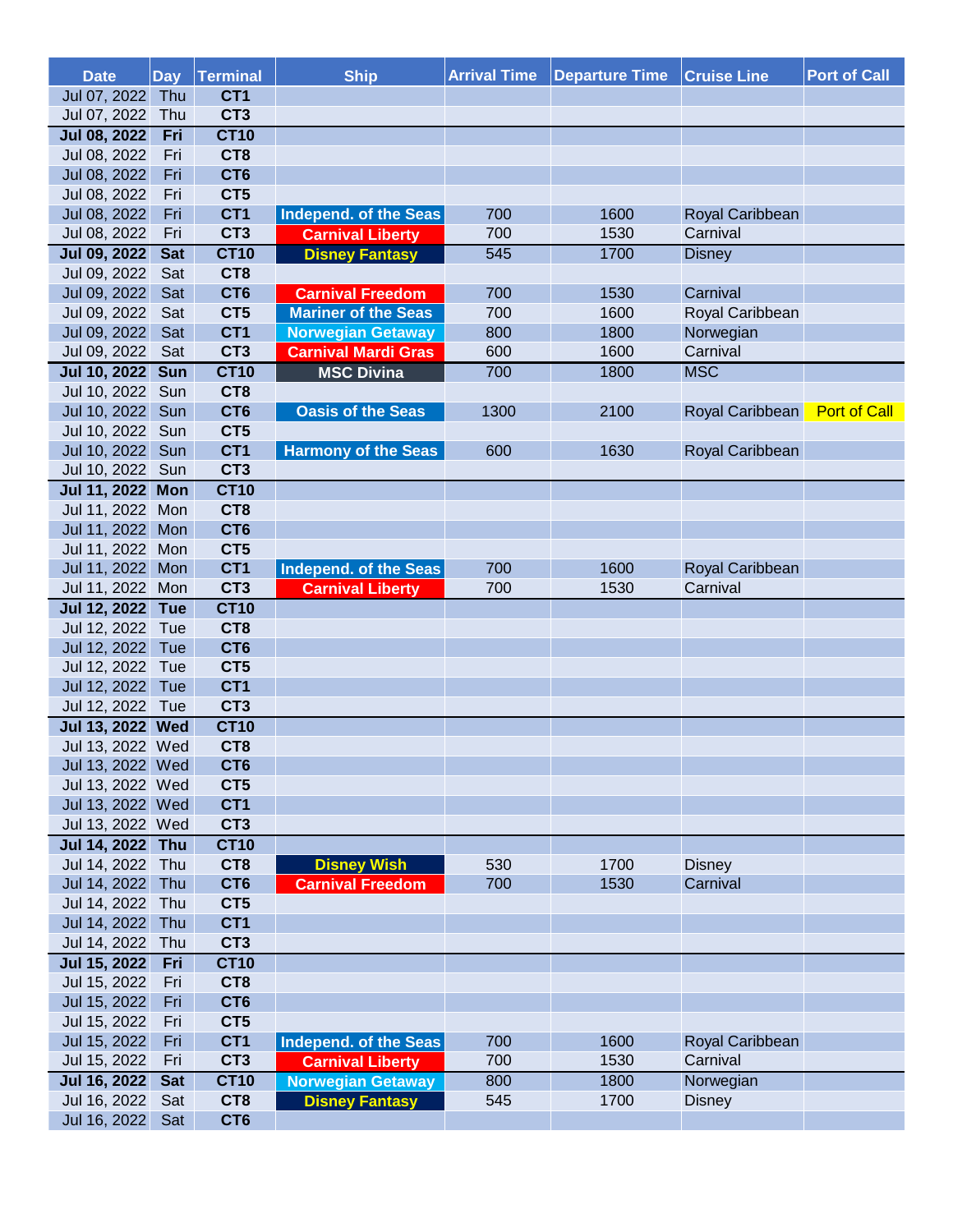| <b>Date</b>         | <b>Day</b> | Terminal        | <b>Ship</b>                | <b>Arrival Time</b> | <b>Departure Time</b> | <b>Cruise Line</b> | <b>Port of Call</b> |
|---------------------|------------|-----------------|----------------------------|---------------------|-----------------------|--------------------|---------------------|
| Jul 16, 2022        | Sat        | CT5             |                            |                     |                       |                    |                     |
| Jul 16, 2022        | Sat        | CT <sub>1</sub> |                            |                     |                       |                    |                     |
| Jul 16, 2022        | Sat        | CT <sub>3</sub> | <b>Carnival Mardi Gras</b> | 600                 | 1600                  | Carnival           |                     |
| <b>Jul 17, 2022</b> | <b>Sun</b> | <b>CT10</b>     | <b>MSC Divina</b>          | 700                 | 1800                  | <b>MSC</b>         |                     |
| Jul 17, 2022        | Sun        | CT8             |                            |                     |                       |                    |                     |
| Jul 17, 2022        | Sun        | CT <sub>6</sub> | <b>Oasis of the Seas</b>   | 1300                | 2100                  | Royal Caribbean    | <b>Port of Call</b> |
| Jul 17, 2022        | Sun        | CT <sub>5</sub> | <b>Mariner of the Seas</b> | 700                 | 1600                  | Royal Caribbean    |                     |
| Jul 17, 2022        | Sun        | CT <sub>1</sub> | <b>Harmony of the Seas</b> | 600                 | 1630                  | Royal Caribbean    |                     |
| Jul 17, 2022 Sun    |            | CT <sub>3</sub> |                            |                     |                       |                    |                     |
| Jul 18, 2022 Mon    |            | <b>CT10</b>     |                            |                     |                       |                    |                     |
| Jul 18, 2022 Mon    |            | CT <sub>8</sub> |                            |                     |                       |                    |                     |
| Jul 18, 2022        | Mon        | CT <sub>6</sub> | <b>Carnival Freedom</b>    | 700                 | 1530                  | Carnival           |                     |
| Jul 18, 2022 Mon    |            | CT5             |                            |                     |                       |                    |                     |
| Jul 18, 2022        | Mon        | CT <sub>1</sub> | Independ. of the Seas      | 700                 | 1600                  | Royal Caribbean    |                     |
| Jul 18, 2022        | Mon        | CT <sub>3</sub> | <b>Carnival Liberty</b>    | 700                 | 1530                  | Carnival           |                     |
| Jul 19, 2022 Tue    |            | <b>CT10</b>     |                            |                     |                       |                    |                     |
| Jul 19, 2022 Tue    |            | CT <sub>8</sub> | <b>Disney Wish</b>         | 530                 | 1700                  | <b>Disney</b>      |                     |
| Jul 19, 2022        | Tue        | CT <sub>6</sub> |                            |                     |                       |                    |                     |
| Jul 19, 2022        | Tue        | CT5             |                            |                     |                       |                    |                     |
| Jul 19, 2022        | Tue        | CT <sub>1</sub> |                            |                     |                       |                    |                     |
| Jul 19, 2022 Tue    |            | CT <sub>3</sub> |                            |                     |                       |                    |                     |
| Jul 20, 2022 Wed    |            | <b>CT10</b>     |                            |                     |                       |                    |                     |
| Jul 20, 2022 Wed    |            | CT8             |                            |                     |                       |                    |                     |
| Jul 20, 2022 Wed    |            | CT <sub>6</sub> |                            |                     |                       |                    |                     |
| Jul 20, 2022 Wed    |            | CT5             |                            |                     |                       |                    |                     |
| Jul 20, 2022 Wed    |            | CT <sub>1</sub> |                            |                     |                       |                    |                     |
| Jul 20, 2022 Wed    |            | CT <sub>3</sub> |                            |                     |                       |                    |                     |
| Jul 21, 2022 Thu    |            | <b>CT10</b>     | <b>MSC Divina</b>          | 700                 | 1800                  | <b>MSC</b>         |                     |
| Jul 21, 2022        | Thu        | CT <sub>8</sub> | <b>Disney Fantasy</b>      | 545                 | 1700                  | <b>Disney</b>      |                     |
| Jul 21, 2022        | Thu        | CT <sub>6</sub> |                            |                     |                       |                    |                     |
| Jul 21, 2022        | Thu        | CT5             |                            |                     |                       |                    |                     |
| Jul 21, 2022        | Thu        | CT <sub>1</sub> |                            |                     |                       |                    |                     |
| Jul 21, 2022        | Thu        | CT <sub>3</sub> |                            |                     |                       |                    |                     |
| <b>Jul 22, 2022</b> | Fri        | <b>CT10</b>     |                            |                     |                       |                    |                     |
| Jul 22, 2022        | Fri        | CT <sub>8</sub> | <b>Disney Wish</b>         | 530                 | 1700                  | <b>Disney</b>      |                     |
| Jul 22, 2022        | Fri        | CT <sub>6</sub> |                            |                     |                       |                    |                     |
| Jul 22, 2022        | Fri        | CT5             |                            |                     |                       |                    |                     |
| Jul 22, 2022        | Fri        | CT <sub>1</sub> | Independ. of the Seas      | 700                 | 1600                  | Royal Caribbean    |                     |
| Jul 22, 2022        | Fri        | CT <sub>3</sub> | <b>Carnival Liberty</b>    | 700                 | 1530                  | Carnival           |                     |
| <b>Jul 23, 2022</b> | <b>Sat</b> | <b>CT10</b>     | <b>Norwegian Getaway</b>   | 800                 | 1800                  | Norwegian          |                     |
| Jul 23, 2022        | Sat        | CT <sub>8</sub> |                            |                     |                       |                    |                     |
| Jul 23, 2022        | Sat        | CT <sub>6</sub> | <b>Carnival Freedom</b>    | 700                 | 1530                  | Carnival           |                     |
| Jul 23, 2022        | Sat        | CT5             |                            |                     |                       |                    |                     |
| Jul 23, 2022        | Sat        | CT <sub>1</sub> |                            |                     |                       |                    |                     |
| Jul 23, 2022        | Sat        | CT <sub>3</sub> | <b>Carnival Mardi Gras</b> | 600                 | 1600                  | Carnival           |                     |
| Jul 24, 2022 Sun    |            | <b>CT10</b>     | <b>MSC Divina</b>          | 700                 | 1800                  | <b>MSC</b>         |                     |
| Jul 24, 2022 Sun    |            | CT <sub>8</sub> |                            |                     |                       |                    |                     |
| Jul 24, 2022        | Sun        | CT <sub>6</sub> | <b>Oasis of the Seas</b>   | 1300                | 2100                  | Royal Caribbean    | <b>Port of Call</b> |
| Jul 24, 2022        | Sun        | CT <sub>5</sub> |                            |                     |                       |                    |                     |
| Jul 24, 2022        | Sun        | CT <sub>1</sub> | <b>Harmony of the Seas</b> | 600                 | 1630                  | Royal Caribbean    |                     |
| Jul 24, 2022        | Sun        | CT <sub>3</sub> |                            |                     |                       |                    |                     |
| Jul 25, 2022 Mon    |            | <b>CT10</b>     |                            |                     |                       |                    |                     |
| Jul 25, 2022 Mon    |            | CT <sub>8</sub> | <b>Disney Wish</b>         | 530                 | 1700                  | <b>Disney</b>      |                     |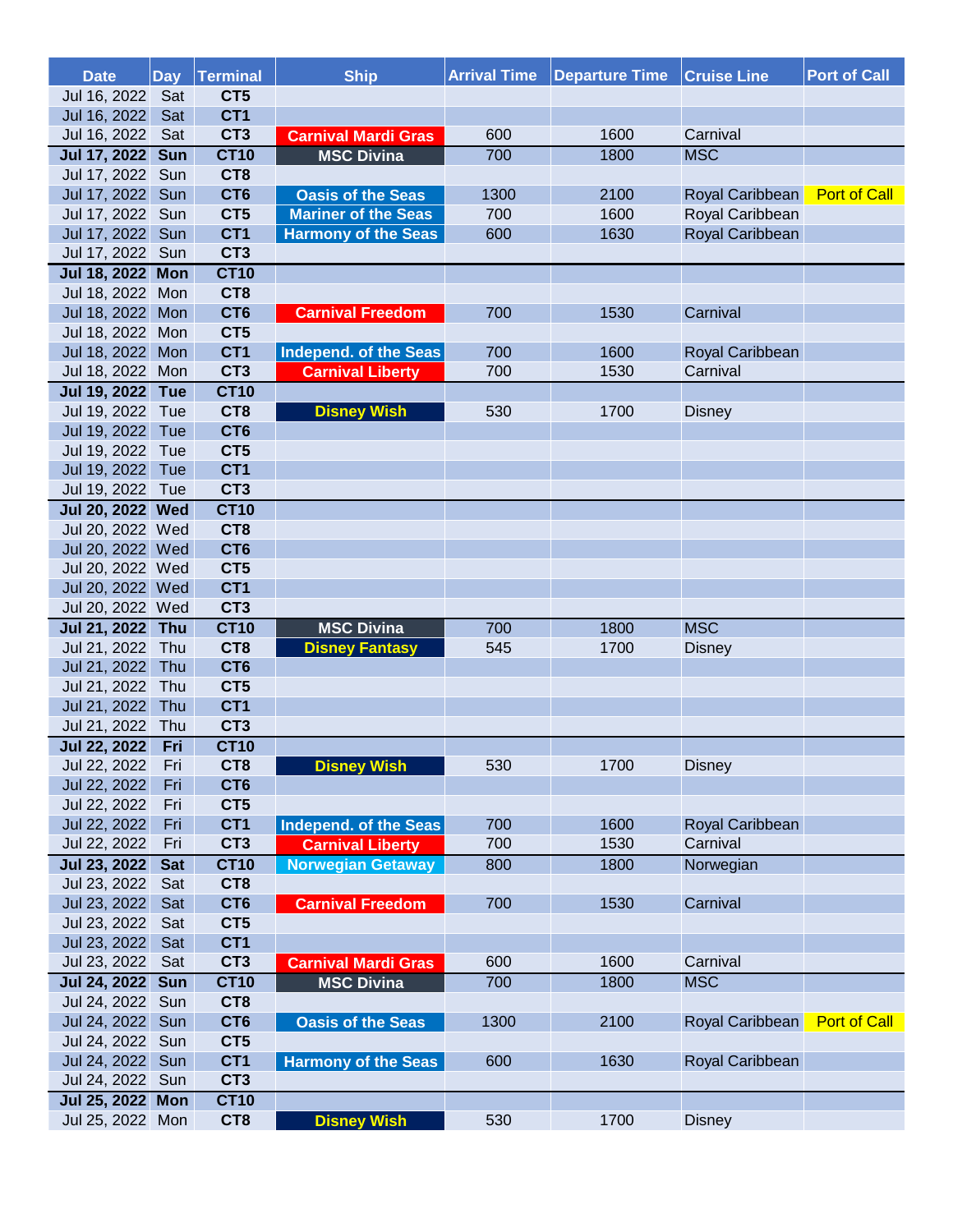| <b>Date</b>         | <b>Day</b> | Terminal        | <b>Ship</b>                | <b>Arrival Time</b> | <b>Departure Time</b> | <b>Cruise Line</b> | <b>Port of Call</b> |
|---------------------|------------|-----------------|----------------------------|---------------------|-----------------------|--------------------|---------------------|
| Jul 25, 2022 Mon    |            | CT <sub>6</sub> |                            |                     |                       |                    |                     |
| Jul 25, 2022 Mon    |            | CT <sub>5</sub> | <b>Mariner of the Seas</b> | 700                 | 1600                  | Royal Caribbean    |                     |
| Jul 25, 2022 Mon    |            | CT <sub>1</sub> | Independ. of the Seas      | 700                 | 1600                  | Royal Caribbean    |                     |
| Jul 25, 2022 Mon    |            | CT <sub>3</sub> | <b>Carnival Liberty</b>    | 700                 | 1530                  | Carnival           |                     |
| Jul 26, 2022 Tue    |            | <b>CT10</b>     |                            |                     |                       |                    |                     |
| Jul 26, 2022 Tue    |            | CT <sub>8</sub> |                            |                     |                       |                    |                     |
| Jul 26, 2022 Tue    |            | CT <sub>6</sub> |                            |                     |                       |                    |                     |
| Jul 26, 2022 Tue    |            | CT5             |                            |                     |                       |                    |                     |
| Jul 26, 2022        | Tue        | CT <sub>1</sub> |                            |                     |                       |                    |                     |
| Jul 26, 2022 Tue    |            | CT <sub>3</sub> |                            |                     |                       |                    |                     |
| Jul 27, 2022 Wed    |            | <b>CT10</b>     |                            |                     |                       |                    |                     |
| Jul 27, 2022 Wed    |            | CT <sub>8</sub> |                            |                     |                       |                    |                     |
| Jul 27, 2022 Wed    |            | CT <sub>6</sub> |                            |                     |                       |                    |                     |
| Jul 27, 2022 Wed    |            | CT5             |                            |                     |                       |                    |                     |
| Jul 27, 2022 Wed    |            | CT <sub>1</sub> |                            |                     |                       |                    |                     |
| Jul 27, 2022 Wed    |            | CT <sub>3</sub> |                            |                     |                       |                    |                     |
| Jul 28, 2022 Thu    |            | <b>CT10</b>     |                            |                     |                       |                    |                     |
| Jul 28, 2022 Thu    |            | CT <sub>8</sub> |                            |                     |                       |                    |                     |
| Jul 28, 2022 Thu    |            | CT <sub>6</sub> | <b>Carnival Freedom</b>    | 700                 | 1530                  | Carnival           |                     |
| Jul 28, 2022 Thu    |            | CT5             |                            |                     |                       |                    |                     |
| Jul 28, 2022        | Thu        | CT <sub>1</sub> |                            |                     |                       |                    |                     |
| Jul 28, 2022        | Thu        | CT <sub>3</sub> |                            |                     |                       |                    |                     |
|                     | Fri        | <b>CT10</b>     |                            |                     |                       |                    |                     |
| <b>Jul 29, 2022</b> |            |                 |                            |                     |                       |                    |                     |
| Jul 29, 2022        | Fri        | CT <sub>8</sub> | <b>Disney Wish</b>         | 530                 | 1700                  | <b>Disney</b>      |                     |
| Jul 29, 2022        | Fri        | CT <sub>6</sub> |                            |                     |                       |                    |                     |
| Jul 29, 2022        | Fri        | CT5             |                            |                     |                       |                    |                     |
| Jul 29, 2022        | Fri        | CT <sub>1</sub> | Independ. of the Seas      | 700                 | 1600                  | Royal Caribbean    |                     |
| Jul 29, 2022        | Fri        | CT <sub>3</sub> | <b>Carnival Liberty</b>    | 700                 | 1530                  | Carnival           |                     |
| <b>Jul 30, 2022</b> | <b>Sat</b> | <b>CT10</b>     | <b>Norwegian Getaway</b>   | 800                 | 1800                  | Norwegian          |                     |
| Jul 30, 2022        | Sat        | CT <sub>8</sub> | <b>Disney Fantasy</b>      | 545                 | 1700                  | <b>Disney</b>      |                     |
| Jul 30, 2022        | Sat        | CT <sub>6</sub> |                            |                     |                       |                    |                     |
| Jul 30, 2022        | Sat        | CT5             | <b>Mariner of the Seas</b> | 700                 | 1600                  | Royal Caribbean    |                     |
| Jul 30, 2022        | Sat        | CT <sub>1</sub> |                            |                     |                       |                    |                     |
| Jul 30, 2022 Sat    |            | CT <sub>3</sub> | <b>Carnival Mardi Gras</b> | 600                 | 1600                  | Carnival           |                     |
| Jul 31, 2022 Sun    |            | <b>CT10</b>     | <b>MSC Divina</b>          | 700                 | 1800                  | <b>MSC</b>         |                     |
| Jul 31, 2022 Sun    |            | CT8             |                            |                     |                       |                    |                     |
| Jul 31, 2022 Sun    |            | CT <sub>6</sub> | <b>Oasis of the Seas</b>   | 1300                | 2100                  | Royal Caribbean    | <b>Port of Call</b> |
| Jul 31, 2022 Sun    |            | CT5             |                            |                     |                       |                    |                     |
| Jul 31, 2022 Sun    |            | CT <sub>1</sub> | <b>Harmony of the Seas</b> | 600                 | 1630                  | Royal Caribbean    |                     |
| Jul 31, 2022 Sun    |            | CT <sub>3</sub> |                            |                     |                       |                    |                     |
| Aug 01, 2022 Mon    |            | <b>CT10</b>     |                            |                     |                       |                    |                     |
| Aug 01, 2022 Mon    |            | CT <sub>8</sub> | <b>Disney Wish</b>         | 530                 | 1700                  | <b>Disney</b>      |                     |
| Aug 01, 2022        | Mon        | CT <sub>6</sub> | <b>Carnival Freedom</b>    | 700                 | 1530                  | Carnival           |                     |
| Aug 01, 2022 Mon    |            | CT5             |                            |                     |                       |                    |                     |
| Aug 01, 2022 Mon    |            | CT1             | Independ. of the Seas      | 700                 | 1600                  | Royal Caribbean    |                     |
| Aug 01, 2022 Mon    |            | CT <sub>3</sub> | <b>Carnival Liberty</b>    | 700                 | 1530                  | Carnival           |                     |
| Aug 02, 2022 Tue    |            | <b>CT10</b>     |                            |                     |                       |                    |                     |
| Aug 02, 2022 Tue    |            | CT <sub>8</sub> |                            |                     |                       |                    |                     |
| Aug 02, 2022        | Tue        | CT <sub>6</sub> |                            |                     |                       |                    |                     |
| Aug 02, 2022        | Tue        | CT5             |                            |                     |                       |                    |                     |
| Aug 02, 2022        | Tue        | CT <sub>1</sub> |                            |                     |                       |                    |                     |
| Aug 02, 2022 Tue    |            | CT <sub>3</sub> |                            |                     |                       |                    |                     |
| Aug 03, 2022 Wed    |            | <b>CT10</b>     |                            |                     |                       |                    |                     |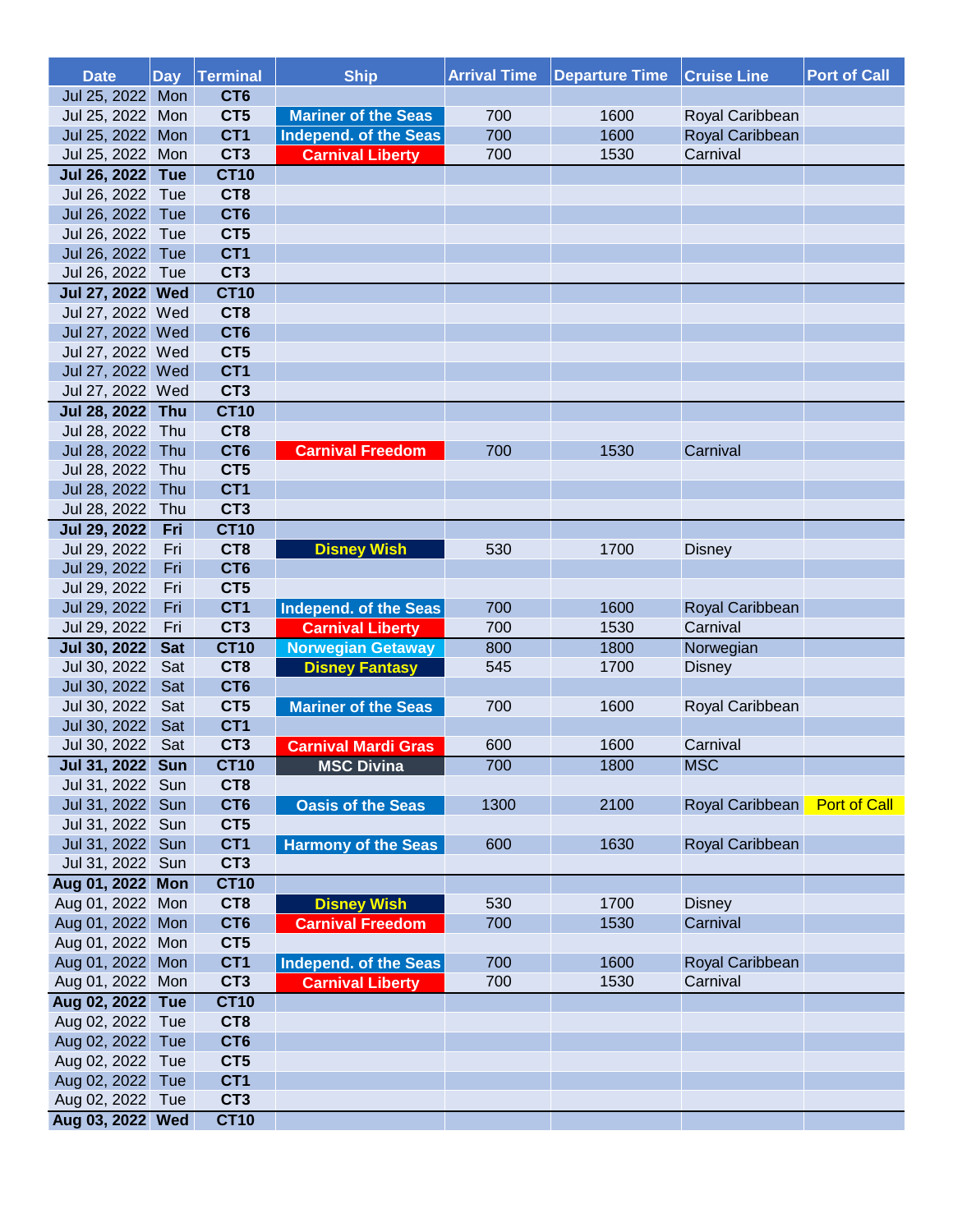| <b>Date</b>                          |            | Day Terminal                   | <b>Ship</b>                | <b>Arrival Time</b> | <b>Departure Time</b> | <b>Cruise Line</b> | <b>Port of Call</b> |
|--------------------------------------|------------|--------------------------------|----------------------------|---------------------|-----------------------|--------------------|---------------------|
| Aug 03, 2022 Wed                     |            | CT <sub>8</sub>                |                            |                     |                       |                    |                     |
| Aug 03, 2022 Wed                     |            | CT <sub>6</sub>                |                            |                     |                       |                    |                     |
| Aug 03, 2022 Wed                     |            | CT5                            |                            |                     |                       |                    |                     |
| Aug 03, 2022 Wed                     |            | CT <sub>1</sub>                |                            |                     |                       |                    |                     |
| Aug 03, 2022 Wed                     |            | CT <sub>3</sub>                |                            |                     |                       |                    |                     |
| Aug 04, 2022 Thu                     |            | <b>CT10</b>                    | <b>MSC Divina</b>          | 700                 | 1800                  | <b>MSC</b>         |                     |
| Aug 04, 2022 Thu                     |            | CT <sub>8</sub>                |                            |                     |                       |                    |                     |
| Aug 04, 2022                         | Thu        | CT <sub>6</sub>                |                            |                     |                       |                    |                     |
| Aug 04, 2022 Thu                     |            | CT <sub>5</sub>                | <b>Mariner of the Seas</b> | 700                 | 1600                  | Royal Caribbean    |                     |
| Aug 04, 2022                         | Thu        | CT <sub>1</sub>                |                            |                     |                       |                    |                     |
| Aug 04, 2022 Thu                     |            | CT <sub>3</sub>                |                            |                     |                       |                    |                     |
| Aug 05, 2022                         | Fri        | <b>CT10</b>                    |                            |                     |                       |                    |                     |
| Aug 05, 2022                         | Fri        | CT <sub>8</sub>                | <b>Disney Wish</b>         | 530                 | 1700                  | <b>Disney</b>      |                     |
| Aug 05, 2022                         | Fri        | CT <sub>6</sub>                |                            |                     |                       |                    |                     |
| Aug 05, 2022                         | Fri        | CT <sub>5</sub>                |                            |                     |                       |                    |                     |
| Aug 05, 2022                         | Fri        | CT <sub>1</sub>                | Independ. of the Seas      | 700                 | 1600                  | Royal Caribbean    |                     |
| Aug 05, 2022                         | Fri        | CT <sub>3</sub>                | <b>Carnival Liberty</b>    | 700                 | 1530                  | Carnival           |                     |
| Aug 06, 2022                         | <b>Sat</b> | <b>CT10</b>                    | <b>Norwegian Getaway</b>   | 800                 | 1800                  | Norwegian          |                     |
| Aug 06, 2022                         | Sat        | CT8                            | <b>Disney Fantasy</b>      | 545                 | 1700                  | <b>Disney</b>      |                     |
| Aug 06, 2022                         | Sat        | CT <sub>6</sub>                | <b>Carnival Freedom</b>    | 700                 | 1530                  | Carnival           |                     |
| Aug 06, 2022                         | Sat        | CT5                            |                            |                     |                       |                    |                     |
| Aug 06, 2022                         | Sat        | CT <sub>1</sub>                |                            |                     |                       |                    |                     |
| Aug 06, 2022                         | Sat        | CT <sub>3</sub>                | <b>Carnival Mardi Gras</b> | 600                 | 1600                  | Carnival           |                     |
| Aug 07, 2022 Sun                     |            | <b>CT10</b>                    | <b>MSC Divina</b>          | 700                 | 1800                  | <b>MSC</b>         |                     |
| Aug 07, 2022                         | Sun        | CT8                            |                            |                     |                       |                    |                     |
| Aug 07, 2022                         | Sun        | CT <sub>6</sub>                |                            |                     |                       |                    |                     |
| Aug 07, 2022                         | Sun        | CT <sub>5</sub>                |                            |                     |                       |                    |                     |
| Aug 07, 2022                         | Sun        | CT <sub>1</sub>                | <b>Harmony of the Seas</b> | 600                 | 1630                  | Royal Caribbean    |                     |
| Aug 07, 2022 Sun                     |            | CT <sub>3</sub>                |                            |                     |                       |                    |                     |
| Aug 08, 2022 Mon                     |            | <b>CT10</b>                    |                            |                     |                       |                    |                     |
| Aug 08, 2022 Mon                     |            | CT <sub>8</sub>                | <b>Disney Wish</b>         | 530                 | 1700                  | <b>Disney</b>      |                     |
| Aug 08, 2022 Mon                     |            | CT <sub>6</sub>                |                            |                     |                       |                    |                     |
| Aug 08, 2022 Mon                     |            | CT <sub>5</sub>                | <b>Mariner of the Seas</b> | 700                 | 1600                  | Royal Caribbean    |                     |
| Aug 08, 2022 Mon                     |            | CT <sub>1</sub>                | Independ. of the Seas      | 700                 | 1600                  | Royal Caribbean    |                     |
| Aug 08, 2022 Mon                     |            | CT <sub>3</sub>                | <b>Carnival Liberty</b>    | 700                 | 1530                  | Carnival           |                     |
| Aug 09, 2022 Tue                     |            | <b>CT10</b>                    |                            |                     |                       |                    |                     |
| Aug 09, 2022 Tue                     |            | CT <sub>8</sub>                |                            |                     |                       |                    |                     |
| Aug 09, 2022 Tue                     |            | CT <sub>6</sub>                |                            |                     |                       |                    |                     |
| Aug 09, 2022 Tue                     |            | CT5                            |                            |                     |                       |                    |                     |
| Aug 09, 2022 Tue                     |            | CT <sub>1</sub>                |                            |                     |                       |                    |                     |
| Aug 09, 2022 Tue<br>Aug 10, 2022 Wed |            | CT <sub>3</sub><br><b>CT10</b> |                            |                     |                       |                    |                     |
| Aug 10, 2022 Wed                     |            | CT <sub>8</sub>                |                            |                     |                       |                    |                     |
| Aug 10, 2022 Wed                     |            | CT <sub>6</sub>                |                            |                     |                       |                    |                     |
| Aug 10, 2022 Wed                     |            | CT <sub>5</sub>                |                            |                     |                       |                    |                     |
| Aug 10, 2022 Wed                     |            | CT <sub>1</sub>                |                            |                     |                       |                    |                     |
| Aug 10, 2022 Wed                     |            | CT <sub>3</sub>                |                            |                     |                       |                    |                     |
| Aug 11, 2022 Thu                     |            | <b>CT10</b>                    |                            |                     |                       |                    |                     |
| Aug 11, 2022 Thu                     |            | CT <sub>8</sub>                |                            |                     |                       |                    |                     |
| Aug 11, 2022 Thu                     |            | CT <sub>6</sub>                |                            | 700                 | 1530                  | Carnival           |                     |
| Aug 11, 2022 Thu                     |            | CT <sub>5</sub>                | <b>Carnival Freedom</b>    |                     |                       |                    |                     |
| Aug 11, 2022 Thu                     |            | CT <sub>1</sub>                |                            |                     |                       |                    |                     |
|                                      |            | CT <sub>3</sub>                |                            |                     |                       |                    |                     |
| Aug 11, 2022 Thu                     |            |                                |                            |                     |                       |                    |                     |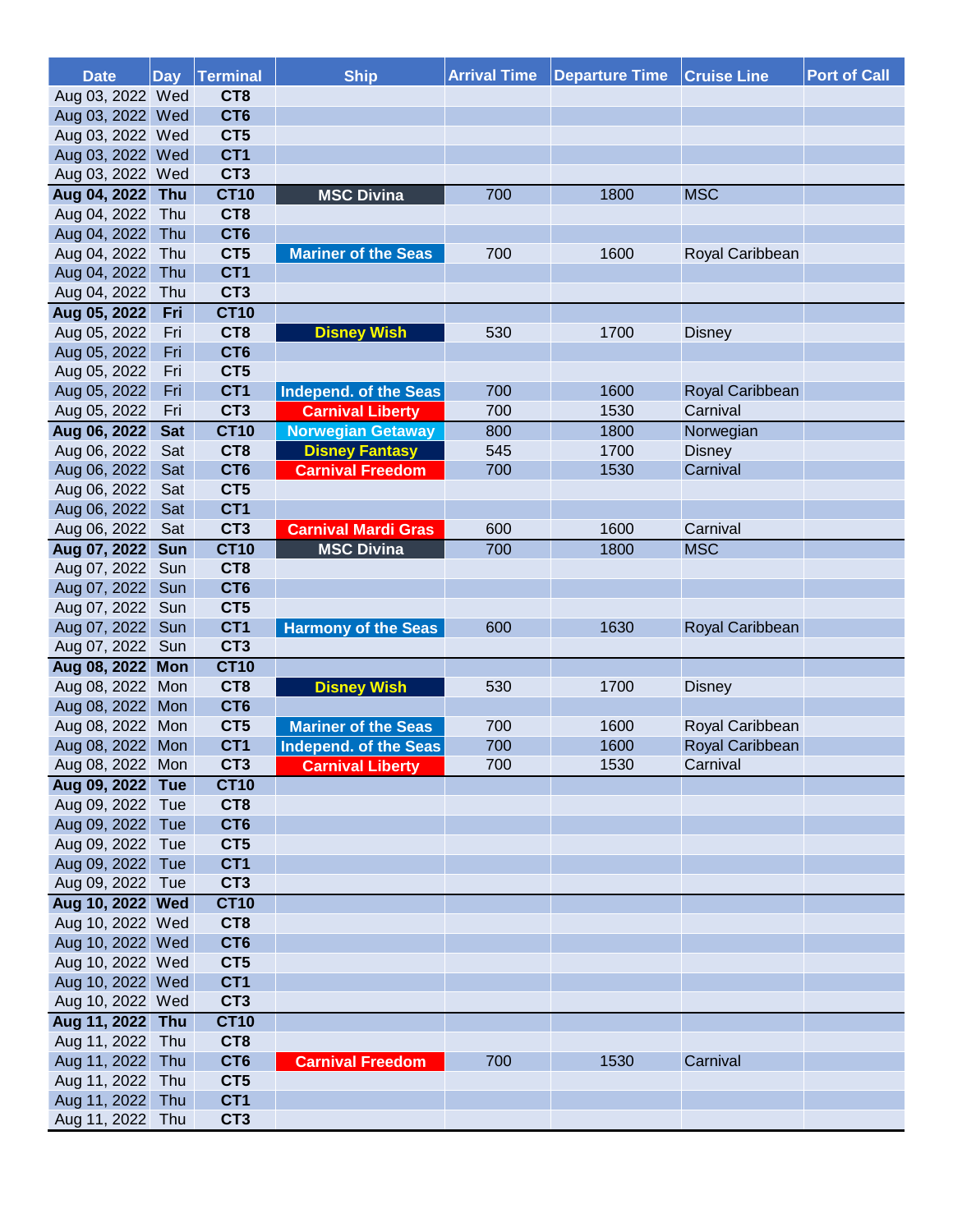| <b>Date</b>                          | <b>Day</b> | <b>Terminal</b>                    | <b>Ship</b>                | <b>Arrival Time</b> | <b>Departure Time</b> | <b>Cruise Line</b> | <b>Port of Call</b> |
|--------------------------------------|------------|------------------------------------|----------------------------|---------------------|-----------------------|--------------------|---------------------|
| Aug 12, 2022                         | Fri        | <b>CT10</b>                        |                            |                     |                       |                    |                     |
| Aug 12, 2022                         | Fri        | CT <sub>8</sub>                    | <b>Disney Wish</b>         | 530                 | 1700                  | <b>Disney</b>      |                     |
| Aug 12, 2022                         | Fri        | CT <sub>6</sub>                    |                            |                     |                       |                    |                     |
| Aug 12, 2022                         | Fri        | CT5                                |                            |                     |                       |                    |                     |
| Aug 12, 2022                         | Fri        | CT <sub>1</sub>                    | Independ. of the Seas      | 700                 | 1600                  | Royal Caribbean    |                     |
| Aug 12, 2022                         | Fri        | CT <sub>3</sub>                    | <b>Carnival Liberty</b>    | 700                 | 1530                  | Carnival           |                     |
| Aug 13, 2022                         | <b>Sat</b> | <b>CT10</b>                        | <b>Norwegian Getaway</b>   | 800                 | 1800                  | Norwegian          |                     |
| Aug 13, 2022                         | Sat        | CT <sub>8</sub>                    | <b>Disney Fantasy</b>      | 545                 | 1700                  | <b>Disney</b>      |                     |
| Aug 13, 2022                         | Sat        | CT <sub>6</sub>                    |                            |                     |                       |                    |                     |
| Aug 13, 2022                         | Sat        | CT5                                | <b>Mariner of the Seas</b> | 700                 | 1600                  | Royal Caribbean    |                     |
| Aug 13, 2022                         | Sat        | CT <sub>1</sub>                    |                            |                     |                       |                    |                     |
| Aug 13, 2022 Sat                     |            | CT <sub>3</sub>                    | <b>Carnival Mardi Gras</b> | 600                 | 1600                  | Carnival           |                     |
| Aug 14, 2022 Sun                     |            | <b>CT10</b>                        | <b>MSC Divina</b>          | 700                 | 1800                  | <b>MSC</b>         |                     |
| Aug 14, 2022 Sun                     |            | CT <sub>8</sub>                    |                            |                     |                       |                    |                     |
| Aug 14, 2022 Sun                     |            | CT <sub>6</sub>                    |                            |                     |                       |                    |                     |
| Aug 14, 2022 Sun                     |            | CT5                                |                            |                     |                       |                    |                     |
| Aug 14, 2022 Sun                     |            | CT <sub>1</sub>                    | <b>Harmony of the Seas</b> | 600                 | 1630                  | Royal Caribbean    |                     |
| Aug 14, 2022 Sun                     |            | CT <sub>3</sub>                    |                            |                     |                       |                    |                     |
| Aug 15, 2022 Mon                     |            | <b>CT10</b>                        |                            |                     |                       |                    |                     |
| Aug 15, 2022 Mon                     |            | CT8                                | <b>Disney Wish</b>         | 530                 | 1700                  | <b>Disney</b>      |                     |
| Aug 15, 2022 Mon                     |            | CT <sub>6</sub>                    | <b>Carnival Freedom</b>    | 700                 | 1530                  | Carnival           |                     |
| Aug 15, 2022 Mon                     |            | CT <sub>5</sub>                    |                            |                     |                       |                    |                     |
| Aug 15, 2022 Mon                     |            | CT <sub>1</sub>                    | Independ. of the Seas      | 700                 | 1600                  | Royal Caribbean    |                     |
| Aug 15, 2022 Mon                     |            | CT <sub>3</sub>                    | <b>Carnival Liberty</b>    | 700                 | 1530                  | Carnival           |                     |
| Aug 16, 2022 Tue                     |            | <b>CT10</b>                        |                            |                     |                       |                    |                     |
| Aug 16, 2022 Tue                     |            | CT <sub>8</sub>                    |                            |                     |                       |                    |                     |
| Aug 16, 2022 Tue                     |            | CT <sub>6</sub>                    |                            |                     |                       |                    |                     |
| Aug 16, 2022 Tue                     |            | CT <sub>5</sub><br>CT <sub>1</sub> |                            |                     |                       |                    | <b>Port of Call</b> |
| Aug 16, 2022 Tue<br>Aug 16, 2022 Tue |            | CT <sub>3</sub>                    | <b>Oasis of the Seas</b>   | 1300                | 2100                  | Royal Caribbean    |                     |
| Aug 17, 2022 Wed                     |            | <b>CT10</b>                        | <b>Norwegian Joy</b>       | 700                 | 1900                  | Norwegian          | <b>Port of Call</b> |
| Aug 17, 2022 Wed                     |            | CT8                                |                            |                     |                       |                    |                     |
| Aug 17, 2022 Wed                     |            | CT <sub>6</sub>                    |                            |                     |                       |                    |                     |
| Aug 17, 2022 Wed                     |            | CT5                                |                            |                     |                       |                    |                     |
| Aug 17, 2022 Wed                     |            | CT <sub>1</sub>                    |                            |                     |                       |                    |                     |
| Aug 17, 2022 Wed                     |            | CT <sub>3</sub>                    |                            |                     |                       |                    |                     |
| Aug 18, 2022 Thu                     |            | <b>CT10</b>                        | <b>MSC Divina</b>          | 700                 | 1800                  | <b>MSC</b>         |                     |
| Aug 18, 2022 Thu                     |            | CT8                                |                            |                     |                       |                    |                     |
| Aug 18, 2022 Thu                     |            | CT <sub>6</sub>                    |                            |                     |                       |                    |                     |
| Aug 18, 2022 Thu                     |            | CT <sub>5</sub>                    |                            |                     |                       |                    |                     |
| Aug 18, 2022 Thu                     |            | CT <sub>1</sub>                    |                            |                     |                       |                    |                     |
| Aug 18, 2022 Thu                     |            | CT <sub>3</sub>                    |                            |                     |                       |                    |                     |
| Aug 19, 2022                         | Fri        | <b>CT10</b>                        |                            |                     |                       |                    |                     |
| Aug 19, 2022                         | Fri        | CT <sub>8</sub>                    | <b>Disney Wish</b>         | 530                 | 1700                  | <b>Disney</b>      |                     |
| Aug 19, 2022                         | Fri        | CT <sub>6</sub>                    |                            |                     |                       |                    |                     |
| Aug 19, 2022                         | Fri        | CT5                                |                            |                     |                       |                    |                     |
| Aug 19, 2022                         | Fri        | CT <sub>1</sub>                    | Independ. of the Seas      | 700                 | 1600                  | Royal Caribbean    |                     |
| Aug 19, 2022                         | Fri        | CT <sub>3</sub>                    | <b>Carnival Liberty</b>    | 700                 | 1530                  | Carnival           |                     |
| Aug 20, 2022                         | <b>Sat</b> | <b>CT10</b>                        | <b>Norwegian Getaway</b>   | 800                 | 1800                  | Norwegian          |                     |
| Aug 20, 2022                         | Sat        | CT <sub>8</sub>                    | <b>Disney Fantasy</b>      | 545                 | 1700                  | <b>Disney</b>      |                     |
| Aug 20, 2022                         | Sat        | CT <sub>6</sub>                    | <b>Carnival Freedom</b>    | 700                 | 1530                  | Carnival           |                     |
| Aug 20, 2022                         | Sat        | CT5                                |                            |                     |                       |                    |                     |
| Aug 20, 2022 Sat                     |            | CT <sub>1</sub>                    |                            |                     |                       |                    |                     |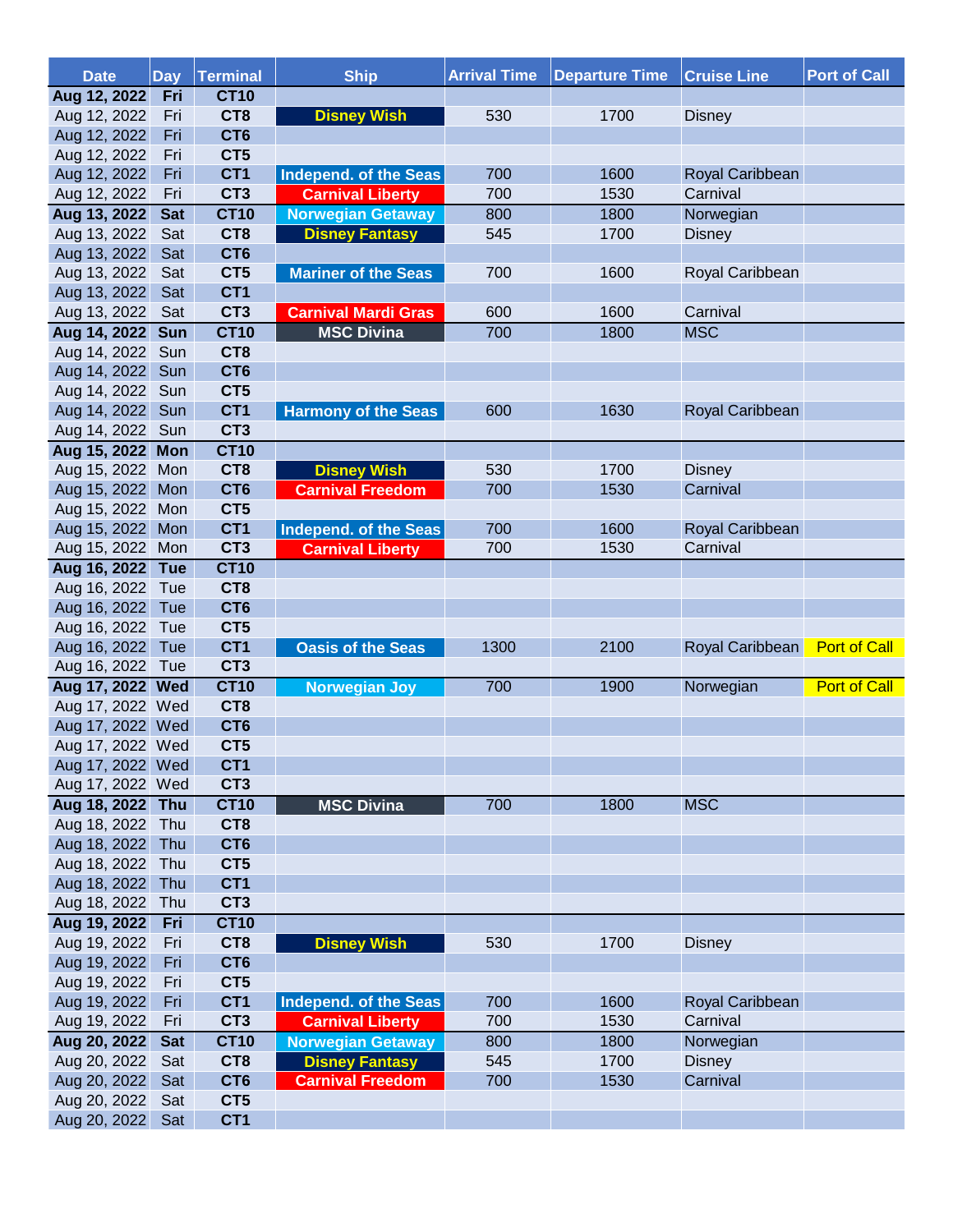| <b>Date</b>      |            | Day Terminal    | <b>Ship</b>                | <b>Arrival Time</b> | <b>Departure Time</b> | <b>Cruise Line</b> | <b>Port of Call</b> |
|------------------|------------|-----------------|----------------------------|---------------------|-----------------------|--------------------|---------------------|
| Aug 20, 2022 Sat |            | CT <sub>3</sub> | <b>Carnival Mardi Gras</b> | 600                 | 1600                  | Carnival           |                     |
| Aug 21, 2022 Sun |            | <b>CT10</b>     | <b>MSC Divina</b>          | 700                 | 1800                  | <b>MSC</b>         |                     |
| Aug 21, 2022 Sun |            | CT <sub>8</sub> |                            |                     |                       |                    |                     |
| Aug 21, 2022     | Sun        | CT <sub>6</sub> |                            |                     |                       |                    |                     |
| Aug 21, 2022     | Sun        | CT <sub>5</sub> | <b>Mariner of the Seas</b> | 700                 | 1600                  | Royal Caribbean    |                     |
| Aug 21, 2022     | Sun        | CT <sub>1</sub> | <b>Harmony of the Seas</b> | 600                 | 1630                  | Royal Caribbean    |                     |
| Aug 21, 2022     | Sun        | CT <sub>3</sub> |                            |                     |                       |                    |                     |
| Aug 22, 2022 Mon |            | <b>CT10</b>     |                            |                     |                       |                    |                     |
| Aug 22, 2022 Mon |            | CT <sub>8</sub> | <b>Disney Wish</b>         | 530                 | 1700                  | <b>Disney</b>      |                     |
| Aug 22, 2022 Mon |            | CT <sub>6</sub> |                            |                     |                       |                    |                     |
| Aug 22, 2022 Mon |            | CT <sub>5</sub> |                            |                     |                       |                    |                     |
| Aug 22, 2022 Mon |            | CT <sub>1</sub> | Independ. of the Seas      | 700                 | 1600                  | Royal Caribbean    |                     |
| Aug 22, 2022 Mon |            | CT <sub>3</sub> | <b>Carnival Liberty</b>    | 700                 | 1530                  | Carnival           |                     |
| Aug 23, 2022 Tue |            | <b>CT10</b>     |                            |                     |                       |                    |                     |
| Aug 23, 2022 Tue |            | CT <sub>8</sub> |                            |                     |                       |                    |                     |
| Aug 23, 2022 Tue |            | CT <sub>6</sub> |                            |                     |                       |                    |                     |
| Aug 23, 2022 Tue |            | CT <sub>5</sub> |                            |                     |                       |                    |                     |
| Aug 23, 2022 Tue |            | CT <sub>1</sub> | <b>Oasis of the Seas</b>   | 1300                | 2100                  | Royal Caribbean    | <b>Port of Call</b> |
| Aug 23, 2022 Tue |            | CT <sub>3</sub> |                            |                     |                       |                    |                     |
| Aug 24, 2022 Wed |            | <b>CT10</b>     |                            |                     |                       |                    |                     |
| Aug 24, 2022 Wed |            | CT <sub>8</sub> |                            |                     |                       |                    |                     |
| Aug 24, 2022 Wed |            | CT <sub>6</sub> |                            |                     |                       |                    |                     |
| Aug 24, 2022 Wed |            | CT <sub>5</sub> |                            |                     |                       |                    |                     |
| Aug 24, 2022 Wed |            | CT <sub>1</sub> |                            |                     |                       |                    |                     |
| Aug 24, 2022 Wed |            | CT <sub>3</sub> |                            |                     |                       |                    |                     |
| Aug 25, 2022 Thu |            | <b>CT10</b>     |                            |                     |                       |                    |                     |
| Aug 25, 2022 Thu |            | CT <sub>8</sub> |                            |                     |                       |                    |                     |
| Aug 25, 2022 Thu |            | CT <sub>6</sub> | <b>Carnival Freedom</b>    | 700                 | 1530                  | Carnival           |                     |
| Aug 25, 2022 Thu |            | CT <sub>5</sub> |                            |                     |                       |                    |                     |
| Aug 25, 2022     | Thu        | CT <sub>1</sub> |                            |                     |                       |                    |                     |
| Aug 25, 2022     | Thu        | CT <sub>3</sub> |                            |                     |                       |                    |                     |
| Aug 26, 2022     | Fri        | <b>CT10</b>     | <b>Norwegian Joy</b>       | 700                 | 1900                  | Norwegian          | <b>Port of Call</b> |
| Aug 26, 2022     | Fri        | CT <sub>8</sub> | <b>Disney Wish</b>         | 530                 | 1700                  | <b>Disney</b>      |                     |
| Aug 26, 2022     | Fri        | CT <sub>6</sub> |                            |                     |                       |                    |                     |
| Aug 26, 2022     | Fri        | CT <sub>5</sub> |                            |                     |                       |                    |                     |
| Aug 26, 2022     | Fri        | CT <sub>1</sub> | Independ. of the Seas      | 700                 | 1600                  | Royal Caribbean    |                     |
| Aug 26, 2022     | Fri        | CT <sub>3</sub> | <b>Carnival Liberty</b>    | 700                 | 1530                  | Carnival           |                     |
| Aug 27, 2022     | <b>Sat</b> | <b>CT10</b>     | <b>Norwegian Getaway</b>   | 800                 | 1500                  | Norwegian          |                     |
| Aug 27, 2022     | Sat        | CT8             | <b>Disney Fantasy</b>      | 545                 | 1700                  | <b>Disney</b>      |                     |
| Aug 27, 2022     | Sat        | CT <sub>6</sub> |                            |                     |                       |                    |                     |
| Aug 27, 2022     | Sat        | CT <sub>5</sub> |                            |                     |                       |                    |                     |
| Aug 27, 2022     | Sat        | CT <sub>1</sub> |                            |                     |                       |                    |                     |
| Aug 27, 2022     | Sat        | CT <sub>3</sub> | <b>Carnival Mardi Gras</b> | 600                 | 1600                  | Carnival           |                     |
| Aug 28, 2022 Sun |            | <b>CT10</b>     | <b>MSC Divina</b>          | 700                 | 1800                  | <b>MSC</b>         |                     |
| Aug 28, 2022 Sun |            | CT <sub>8</sub> |                            |                     |                       |                    |                     |
| Aug 28, 2022 Sun |            | CT <sub>6</sub> |                            |                     |                       |                    |                     |
| Aug 28, 2022 Sun |            | CT <sub>5</sub> |                            |                     |                       |                    |                     |
| Aug 28, 2022 Sun |            | CT <sub>1</sub> | <b>Harmony of the Seas</b> | 600                 | 1630                  | Royal Caribbean    |                     |
| Aug 28, 2022 Sun |            | CT <sub>3</sub> |                            |                     |                       |                    |                     |
| Aug 29, 2022 Mon |            | <b>CT10</b>     |                            |                     |                       |                    |                     |
| Aug 29, 2022 Mon |            | CT <sub>8</sub> | <b>Disney Wish</b>         | 530                 | 1700                  | <b>Disney</b>      |                     |
| Aug 29, 2022     | Mon        | CT <sub>6</sub> | <b>Carnival Freedom</b>    | 700                 | 1530                  | Carnival           |                     |
| Aug 29, 2022 Mon |            | CT5             | <b>Mariner of the Seas</b> | 700                 | 1600                  | Royal Caribbean    |                     |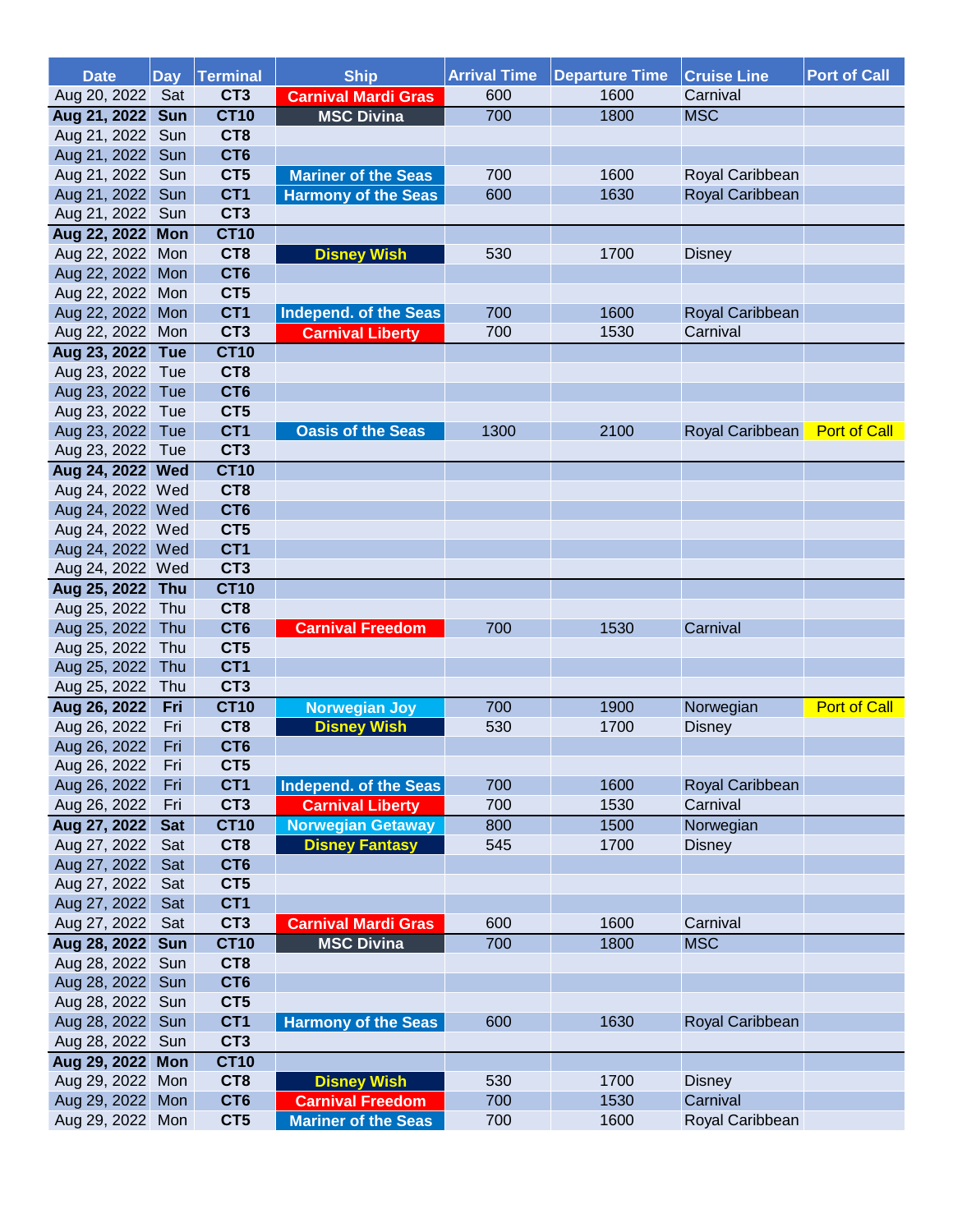| <b>Date</b>                          |            | Day Terminal                       | <b>Ship</b>                  | <b>Arrival Time</b> | <b>Departure Time</b> | <b>Cruise Line</b> | <b>Port of Call</b> |
|--------------------------------------|------------|------------------------------------|------------------------------|---------------------|-----------------------|--------------------|---------------------|
| Aug 29, 2022 Mon                     |            | CT <sub>1</sub>                    | <b>Independ. of the Seas</b> | 700                 | 1600                  | Royal Caribbean    |                     |
| Aug 29, 2022 Mon                     |            | CT <sub>3</sub>                    | <b>Carnival Liberty</b>      | 700                 | 1530                  | Carnival           |                     |
| Aug 30, 2022 Tue                     |            | <b>CT10</b>                        |                              |                     |                       |                    |                     |
| Aug 30, 2022 Tue                     |            | CT <sub>8</sub>                    |                              |                     |                       |                    |                     |
| Aug 30, 2022 Tue                     |            | CT <sub>6</sub>                    |                              |                     |                       |                    |                     |
| Aug 30, 2022 Tue                     |            | CT5                                |                              |                     |                       |                    |                     |
| Aug 30, 2022 Tue                     |            | CT <sub>1</sub>                    | <b>Oasis of the Seas</b>     | 1300                | 2100                  | Royal Caribbean    | <b>Port of Call</b> |
| Aug 30, 2022 Tue                     |            | CT <sub>3</sub>                    |                              |                     |                       |                    |                     |
| Aug 31, 2022 Wed                     |            | <b>CT10</b>                        |                              |                     |                       |                    |                     |
| Aug 31, 2022 Wed                     |            | CT <sub>8</sub>                    |                              |                     |                       |                    |                     |
| Aug 31, 2022 Wed                     |            | CT <sub>6</sub>                    |                              |                     |                       |                    |                     |
| Aug 31, 2022 Wed                     |            | CT <sub>5</sub>                    |                              |                     |                       |                    |                     |
| Aug 31, 2022 Wed                     |            | CT <sub>1</sub>                    |                              |                     |                       |                    |                     |
| Aug 31, 2022 Wed                     |            | CT <sub>3</sub>                    |                              |                     |                       |                    |                     |
| Sep 01, 2022 Thu                     |            | <b>CT10</b>                        | <b>MSC Divina</b>            | 700                 | 1800                  | <b>MSC</b>         |                     |
| Sep 01, 2022 Thu                     |            | CT <sub>8</sub>                    |                              |                     |                       |                    |                     |
| Sep 01, 2022                         | Thu        | CT <sub>6</sub>                    |                              |                     |                       |                    |                     |
| Sep 01, 2022 Thu                     |            | CT <sub>5</sub><br>CT <sub>1</sub> |                              |                     |                       |                    |                     |
| Sep 01, 2022                         | Thu        | CT <sub>3</sub>                    |                              |                     |                       |                    |                     |
| Sep 01, 2022 Thu<br>Sep 02, 2022     | Fri        | <b>CT10</b>                        |                              |                     |                       |                    |                     |
| Sep 02, 2022                         | Fri        | CT <sub>8</sub>                    | <b>Disney Wish</b>           | 530                 | 1700                  | <b>Disney</b>      |                     |
| Sep 02, 2022                         | Fri        | CT <sub>6</sub>                    |                              |                     |                       |                    |                     |
| Sep 02, 2022                         | Fri        | CT5                                |                              |                     |                       |                    |                     |
| Sep 02, 2022                         | Fri        | CT <sub>1</sub>                    | Independ. of the Seas        | 700                 | 1600                  | Royal Caribbean    |                     |
| Sep 02, 2022                         | Fri        | CT <sub>3</sub>                    | <b>Carnival Liberty</b>      | 700                 | 1530                  | Carnival           |                     |
| Sep 03, 2022                         | <b>Sat</b> | <b>CT10</b>                        |                              |                     |                       |                    |                     |
| Sep 03, 2022                         | Sat        | CT <sub>8</sub>                    | <b>Disney Fantasy</b>        | 545                 | 1700                  | <b>Disney</b>      |                     |
| Sep 03, 2022                         | Sat        | CT <sub>6</sub>                    | <b>Carnival Freedom</b>      | 700                 | 1530                  | Carnival           |                     |
| Sep 03, 2022                         | Sat        | CT <sub>5</sub>                    | <b>Mariner of the Seas</b>   | 700                 | 1600                  | Royal Caribbean    |                     |
| Sep 03, 2022                         | Sat        | CT <sub>1</sub>                    |                              |                     |                       |                    |                     |
| Sep 03, 2022                         | Sat        | CT <sub>3</sub>                    | <b>Carnival Mardi Gras</b>   | 600                 | 1600                  | Carnival           |                     |
| Sep 04, 2022                         | <b>Sun</b> | <b>CT10</b>                        | <b>MSC Divina</b>            | 700                 | 1800                  | <b>MSC</b>         |                     |
| Sep 04, 2022 Sun                     |            | CT <sub>8</sub>                    |                              |                     |                       |                    |                     |
| Sep 04, 2022 Sun                     |            | CT <sub>6</sub>                    |                              |                     |                       |                    |                     |
| Sep 04, 2022 Sun                     |            | CT <sub>5</sub>                    |                              |                     |                       |                    |                     |
| Sep 04, 2022 Sun                     |            | CT <sub>1</sub>                    | <b>Harmony of the Seas</b>   | 600                 | 1630                  | Royal Caribbean    |                     |
| Sep 04, 2022 Sun                     |            | CT <sub>3</sub>                    |                              |                     |                       |                    |                     |
| Sep 05, 2022 Mon                     |            | <b>CT10</b>                        |                              |                     |                       |                    |                     |
| Sep 05, 2022 Mon                     |            | CT <sub>8</sub>                    | <b>Disney Wish</b>           | 530                 | 1700                  | <b>Disney</b>      |                     |
| Sep 05, 2022 Mon                     |            | CT <sub>6</sub>                    |                              |                     |                       |                    |                     |
| Sep 05, 2022 Mon                     |            | CT <sub>5</sub>                    |                              |                     |                       |                    |                     |
| Sep 05, 2022 Mon                     |            | CT <sub>1</sub>                    | Independ. of the Seas        | 700                 | 1600                  | Royal Caribbean    |                     |
| Sep 05, 2022 Mon                     |            | CT <sub>3</sub>                    | <b>Carnival Liberty</b>      | 700                 | 1530                  | Carnival           |                     |
| Sep 06, 2022 Tue                     |            | <b>CT10</b>                        | <b>Norwegian Getaway</b>     | 700                 | 1900                  | Norwegian          | <b>Port of Call</b> |
| Sep 06, 2022 Tue<br>Sep 06, 2022 Tue |            | CT <sub>8</sub><br>CT <sub>6</sub> |                              |                     |                       |                    |                     |
| Sep 06, 2022 Tue                     |            | CT <sub>5</sub>                    |                              |                     |                       |                    |                     |
| Sep 06, 2022 Tue                     |            | CT <sub>1</sub>                    | <b>Oasis of the Seas</b>     | 1300                | 2100                  | Royal Caribbean    | <b>Port of Call</b> |
| Sep 06, 2022 Tue                     |            | CT <sub>3</sub>                    |                              |                     |                       |                    |                     |
| Sep 07, 2022 Wed                     |            | <b>CT10</b>                        |                              |                     |                       |                    |                     |
| Sep 07, 2022 Wed                     |            | CT8                                |                              |                     |                       |                    |                     |
| Sep 07, 2022 Wed                     |            | CT <sub>6</sub>                    |                              |                     |                       |                    |                     |
|                                      |            |                                    |                              |                     |                       |                    |                     |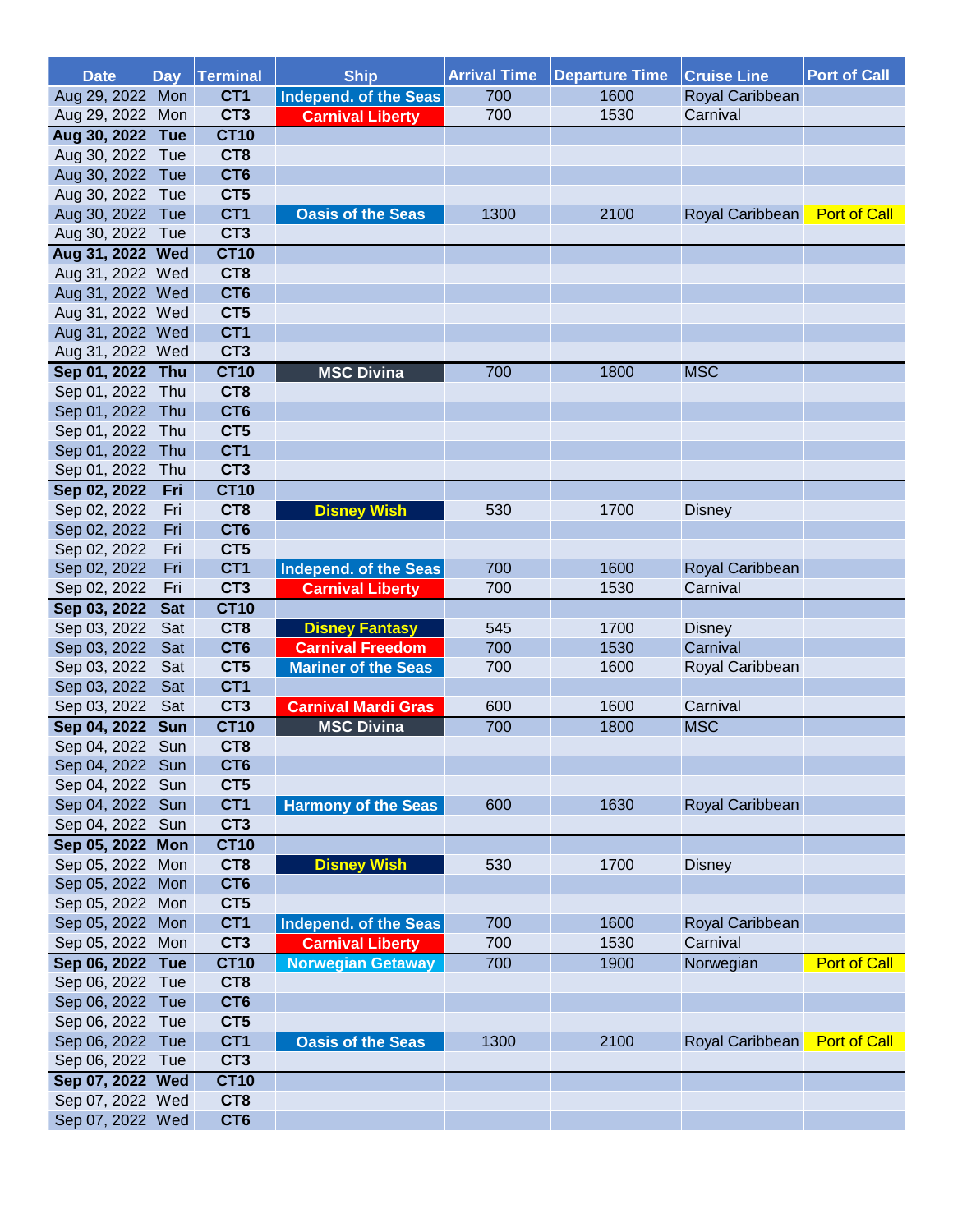| Sep 07, 2022 Wed<br>CT5<br>CT <sub>1</sub><br>Sep 07, 2022 Wed<br>Sep 07, 2022 Wed<br>CT <sub>3</sub><br>Sep 08, 2022 Thu<br><b>CT10</b><br>Sep 08, 2022 Thu<br>CT <sub>8</sub><br>Sep 08, 2022<br>CT <sub>6</sub><br>Thu<br>700<br><b>Carnival Freedom</b><br>1530<br>Carnival<br>CT5<br>Sep 08, 2022<br>Thu<br>Sep 08, 2022<br>CT <sub>1</sub><br>Thu<br>Sep 08, 2022<br>CT <sub>3</sub><br>Thu<br>Sep 09, 2022<br>Fri<br><b>CT10</b> |
|-----------------------------------------------------------------------------------------------------------------------------------------------------------------------------------------------------------------------------------------------------------------------------------------------------------------------------------------------------------------------------------------------------------------------------------------|
|                                                                                                                                                                                                                                                                                                                                                                                                                                         |
|                                                                                                                                                                                                                                                                                                                                                                                                                                         |
|                                                                                                                                                                                                                                                                                                                                                                                                                                         |
|                                                                                                                                                                                                                                                                                                                                                                                                                                         |
|                                                                                                                                                                                                                                                                                                                                                                                                                                         |
|                                                                                                                                                                                                                                                                                                                                                                                                                                         |
|                                                                                                                                                                                                                                                                                                                                                                                                                                         |
|                                                                                                                                                                                                                                                                                                                                                                                                                                         |
|                                                                                                                                                                                                                                                                                                                                                                                                                                         |
|                                                                                                                                                                                                                                                                                                                                                                                                                                         |
| Sep 09, 2022<br>Fri<br>CT <sub>8</sub><br><b>Disney Wish</b><br>530<br>1700<br><b>Disney</b>                                                                                                                                                                                                                                                                                                                                            |
| CT <sub>6</sub><br>Sep 09, 2022<br>Fri                                                                                                                                                                                                                                                                                                                                                                                                  |
| Sep 09, 2022<br>CT5<br>Fri                                                                                                                                                                                                                                                                                                                                                                                                              |
| CT <sub>1</sub><br>Sep 09, 2022<br>Fri<br>Independ. of the Seas<br>700<br>1600<br>Royal Caribbean                                                                                                                                                                                                                                                                                                                                       |
| CT <sub>3</sub><br>Carnival<br>Sep 09, 2022<br>Fri<br><b>Carnival Liberty</b><br>700<br>1530                                                                                                                                                                                                                                                                                                                                            |
| Sep 10, 2022<br><b>CT10</b><br><b>Sat</b>                                                                                                                                                                                                                                                                                                                                                                                               |
| Sep 10, 2022<br>Sat<br>CT <sub>8</sub><br>545<br>1700<br><b>Disney Fantasy</b><br><b>Disney</b>                                                                                                                                                                                                                                                                                                                                         |
| CT <sub>6</sub><br>Sep 10, 2022<br>Sat                                                                                                                                                                                                                                                                                                                                                                                                  |
| Sep 10, 2022<br>Sat<br>CT5                                                                                                                                                                                                                                                                                                                                                                                                              |
| CT <sub>1</sub><br>Sep 10, 2022<br>Sat<br>Sep 10, 2022<br>CT <sub>3</sub><br>600<br>1600<br>Carnival                                                                                                                                                                                                                                                                                                                                    |
| Sat<br><b>Carnival Mardi Gras</b><br><b>CT10</b><br><b>MSC Divina</b><br><b>MSC</b><br>700<br>1800                                                                                                                                                                                                                                                                                                                                      |
| Sep 11, 2022 Sun<br>Sep 11, 2022<br>Sun<br>CT <sub>8</sub>                                                                                                                                                                                                                                                                                                                                                                              |
| CT <sub>6</sub><br>Sep 11, 2022<br>Sun                                                                                                                                                                                                                                                                                                                                                                                                  |
| CT5<br>Sep 11, 2022<br><b>Mariner of the Seas</b><br>700<br>Sun<br>1600<br>Royal Caribbean                                                                                                                                                                                                                                                                                                                                              |
| Sep 11, 2022<br>CT <sub>1</sub><br><b>Harmony of the Seas</b><br>Royal Caribbean<br>Sun<br>600<br>1630                                                                                                                                                                                                                                                                                                                                  |
| CT <sub>3</sub><br>Sep 11, 2022<br>Sun                                                                                                                                                                                                                                                                                                                                                                                                  |
| Sep 12, 2022 Mon<br><b>CT10</b>                                                                                                                                                                                                                                                                                                                                                                                                         |
| CT <sub>8</sub><br>Sep 12, 2022 Mon<br>530<br>1700<br><b>Disney Wish</b><br><b>Disney</b>                                                                                                                                                                                                                                                                                                                                               |
| CT <sub>6</sub><br>Sep 12, 2022 Mon<br><b>Carnival Freedom</b><br>Carnival<br>700<br>1530                                                                                                                                                                                                                                                                                                                                               |
| Sep 12, 2022 Mon<br>CT <sub>5</sub>                                                                                                                                                                                                                                                                                                                                                                                                     |
| CT <sub>1</sub><br>Sep 12, 2022 Mon<br>700<br>Independ. of the Seas<br>1600<br>Royal Caribbean                                                                                                                                                                                                                                                                                                                                          |
| CT <sub>3</sub><br>Sep 12, 2022 Mon<br>700<br>1530<br>Carnival<br><b>Carnival Liberty</b>                                                                                                                                                                                                                                                                                                                                               |
| <b>CT10</b><br>Sep 13, 2022 Tue                                                                                                                                                                                                                                                                                                                                                                                                         |
| CT <sub>8</sub><br>Sep 13, 2022 Tue                                                                                                                                                                                                                                                                                                                                                                                                     |
| Sep 13, 2022 Tue<br>CT <sub>6</sub>                                                                                                                                                                                                                                                                                                                                                                                                     |
| CT5<br>Sep 13, 2022 Tue                                                                                                                                                                                                                                                                                                                                                                                                                 |
| CT <sub>1</sub><br>Sep 13, 2022 Tue<br>1300<br>2100<br>Royal Caribbean<br><b>Port of Call</b><br><b>Oasis of the Seas</b>                                                                                                                                                                                                                                                                                                               |
| Sep 13, 2022 Tue<br>CT <sub>3</sub>                                                                                                                                                                                                                                                                                                                                                                                                     |
| Sep 14, 2022 Wed<br><b>CT10</b>                                                                                                                                                                                                                                                                                                                                                                                                         |
| Sep 14, 2022 Wed<br>CT8                                                                                                                                                                                                                                                                                                                                                                                                                 |
| Sep 14, 2022 Wed<br>CT <sub>6</sub>                                                                                                                                                                                                                                                                                                                                                                                                     |
| Sep 14, 2022 Wed<br>CT <sub>5</sub>                                                                                                                                                                                                                                                                                                                                                                                                     |
| Sep 14, 2022 Wed<br>CT <sub>1</sub>                                                                                                                                                                                                                                                                                                                                                                                                     |
| Sep 14, 2022 Wed<br>CT <sub>3</sub>                                                                                                                                                                                                                                                                                                                                                                                                     |
| Sep 15, 2022 Thu<br><b>CT10</b><br>700<br>1800<br><b>MSC</b><br><b>MSC Divina</b>                                                                                                                                                                                                                                                                                                                                                       |
| Sep 15, 2022 Thu<br>CT8                                                                                                                                                                                                                                                                                                                                                                                                                 |
| Sep 15, 2022 Thu<br>CT <sub>6</sub><br><b>Norwegian Getaway</b><br>800<br>1900<br><b>Port of Call</b><br>Norwegian                                                                                                                                                                                                                                                                                                                      |
| Sep 15, 2022 Thu<br>CT <sub>5</sub><br>CT <sub>1</sub><br>Sep 15, 2022 Thu                                                                                                                                                                                                                                                                                                                                                              |
| CT <sub>3</sub><br>Sep 15, 2022 Thu                                                                                                                                                                                                                                                                                                                                                                                                     |
| Sep 16, 2022<br><b>CT10</b><br>Fri                                                                                                                                                                                                                                                                                                                                                                                                      |
| Sep 16, 2022<br>CT8<br>530<br>Fri<br><b>Disney Wish</b><br>1700<br><b>Disney</b>                                                                                                                                                                                                                                                                                                                                                        |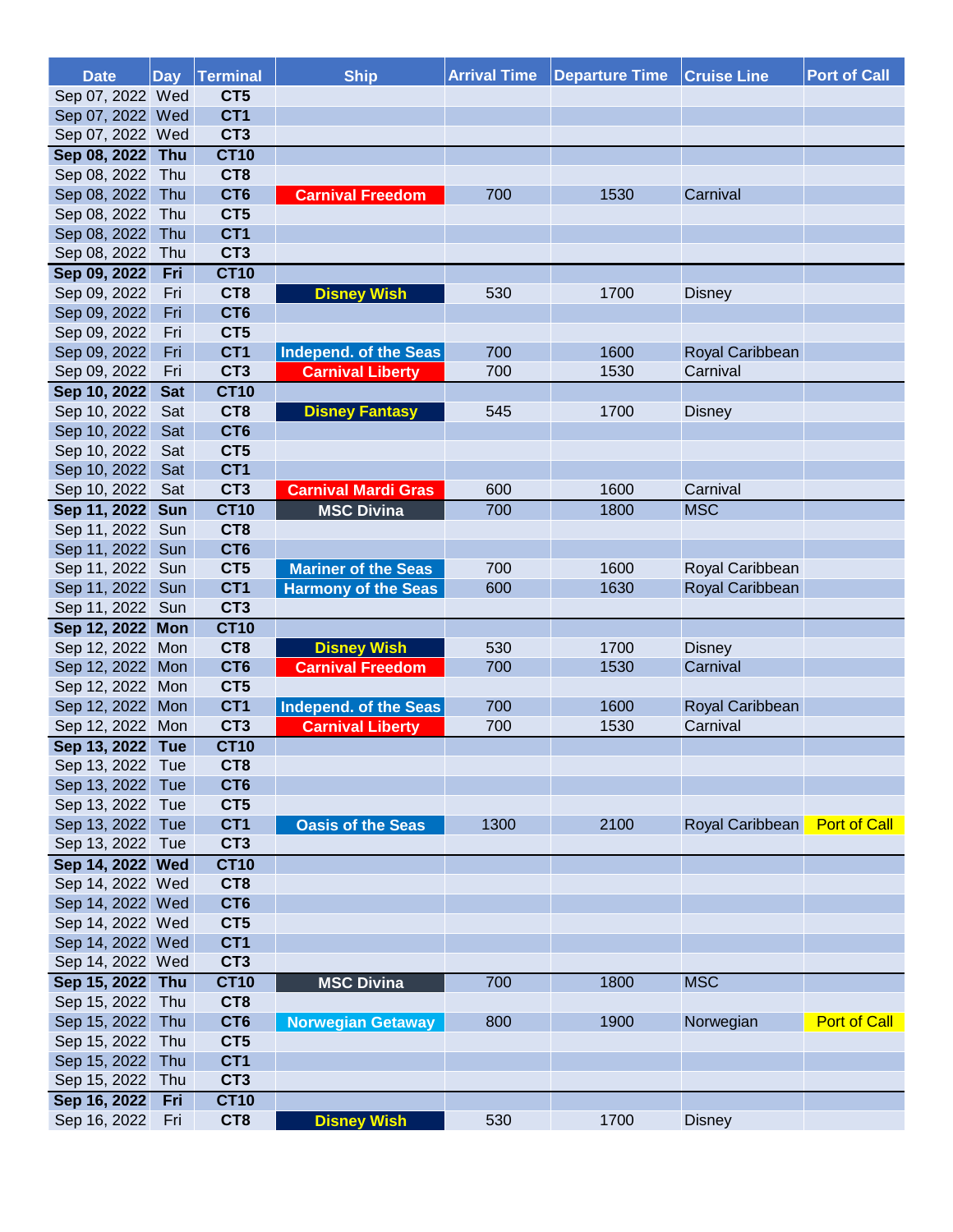| <b>Date</b>      | <b>Day</b> | Terminal        | <b>Ship</b>                | <b>Arrival Time</b> | <b>Departure Time</b> | <b>Cruise Line</b> | <b>Port of Call</b> |
|------------------|------------|-----------------|----------------------------|---------------------|-----------------------|--------------------|---------------------|
| Sep 16, 2022     | Fri        | CT <sub>6</sub> |                            |                     |                       |                    |                     |
| Sep 16, 2022     | Fri        | CT5             |                            |                     |                       |                    |                     |
| Sep 16, 2022     | Fri        | CT <sub>1</sub> | Independ. of the Seas      | 700                 | 1600                  | Royal Caribbean    |                     |
| Sep 16, 2022     | Fri        | CT <sub>3</sub> | <b>Carnival Liberty</b>    | 700                 | 1530                  | Carnival           |                     |
| Sep 17, 2022     | <b>Sat</b> | <b>CT10</b>     |                            |                     |                       |                    |                     |
| Sep 17, 2022     | Sat        | CT <sub>8</sub> | <b>Disney Fantasy</b>      | 545                 | 1700                  | <b>Disney</b>      |                     |
| Sep 17, 2022     | Sat        | CT <sub>6</sub> | <b>Carnival Freedom</b>    | 700                 | 1530                  | Carnival           |                     |
| Sep 17, 2022     | Sat        | CT <sub>5</sub> |                            |                     |                       |                    |                     |
| Sep 17, 2022     | Sat        | CT <sub>1</sub> |                            |                     |                       |                    |                     |
| Sep 17, 2022 Sat |            | CT <sub>3</sub> | <b>Carnival Mardi Gras</b> | 600                 | 1600                  | Carnival           |                     |
| Sep 18, 2022 Sun |            | <b>CT10</b>     | <b>MSC Divina</b>          | 700                 | 1800                  | <b>MSC</b>         |                     |
| Sep 18, 2022     | Sun        | CT8             |                            |                     |                       |                    |                     |
| Sep 18, 2022     | Sun        | CT <sub>6</sub> |                            |                     |                       |                    |                     |
| Sep 18, 2022     | Sun        | CT5             |                            |                     |                       |                    |                     |
| Sep 18, 2022 Sun |            | CT <sub>1</sub> | <b>Harmony of the Seas</b> | 600                 | 1630                  | Royal Caribbean    |                     |
| Sep 18, 2022 Sun |            | CT <sub>3</sub> |                            |                     |                       |                    |                     |
| Sep 19, 2022 Mon |            | <b>CT10</b>     |                            |                     |                       |                    |                     |
| Sep 19, 2022 Mon |            | CT <sub>8</sub> | <b>Disney Wish</b>         | 530                 | 1700                  | <b>Disney</b>      |                     |
| Sep 19, 2022 Mon |            | CT <sub>6</sub> |                            |                     |                       |                    |                     |
| Sep 19, 2022 Mon |            | CT <sub>5</sub> | <b>Mariner of the Seas</b> | 700                 | 1600                  | Royal Caribbean    |                     |
| Sep 19, 2022 Mon |            | CT <sub>1</sub> | Independ. of the Seas      | 700                 | 1600                  | Royal Caribbean    |                     |
| Sep 19, 2022 Mon |            | CT <sub>3</sub> | <b>Carnival Liberty</b>    | 700                 | 1530                  | Carnival           |                     |
| Sep 20, 2022 Tue |            | <b>CT10</b>     |                            |                     |                       |                    |                     |
| Sep 20, 2022 Tue |            | CT8             |                            |                     |                       |                    |                     |
| Sep 20, 2022 Tue |            | CT <sub>6</sub> |                            |                     |                       |                    |                     |
| Sep 20, 2022 Tue |            | CT <sub>5</sub> |                            |                     |                       |                    |                     |
| Sep 20, 2022 Tue |            | CT <sub>1</sub> | <b>Oasis of the Seas</b>   | 1300                | 2100                  | Royal Caribbean    | <b>Port of Call</b> |
| Sep 20, 2022 Tue |            | CT <sub>3</sub> |                            |                     |                       |                    |                     |
| Sep 21, 2022 Wed |            | <b>CT10</b>     |                            |                     |                       |                    |                     |
| Sep 21, 2022 Wed |            | CT <sub>8</sub> |                            |                     |                       |                    |                     |
| Sep 21, 2022 Wed |            | CT <sub>6</sub> |                            |                     |                       |                    |                     |
| Sep 21, 2022 Wed |            | CT <sub>5</sub> |                            |                     |                       |                    |                     |
| Sep 21, 2022 Wed |            | CT <sub>1</sub> |                            |                     |                       |                    |                     |
| Sep 21, 2022 Wed |            | CT <sub>3</sub> |                            |                     |                       |                    |                     |
| Sep 22, 2022 Thu |            | <b>CT10</b>     |                            |                     |                       |                    |                     |
| Sep 22, 2022 Thu |            | CT8             |                            |                     |                       |                    |                     |
| Sep 22, 2022 Thu |            | CT <sub>6</sub> | <b>Carnival Freedom</b>    | 700                 | 1530                  | Carnival           |                     |
| Sep 22, 2022 Thu |            | CT <sub>5</sub> |                            |                     |                       |                    |                     |
| Sep 22, 2022     | Thu        | CT <sub>1</sub> |                            |                     |                       |                    |                     |
| Sep 22, 2022     | Thu        | CT <sub>3</sub> |                            |                     |                       |                    |                     |
| Sep 23, 2022     | Fri        | <b>CT10</b>     |                            |                     |                       |                    |                     |
| Sep 23, 2022     | Fri        | CT <sub>8</sub> | <b>Disney Wish</b>         | 530                 | 1700                  | <b>Disney</b>      |                     |
| Sep 23, 2022     | Fri        | CT <sub>6</sub> |                            |                     |                       |                    |                     |
| Sep 23, 2022     | Fri        | CT <sub>5</sub> |                            |                     |                       |                    |                     |
| Sep 23, 2022     | Fri        | CT <sub>1</sub> | Independ. of the Seas      | 700                 | 1600                  | Royal Caribbean    |                     |
| Sep 23, 2022     | Fri        | CT <sub>3</sub> | <b>Carnival Liberty</b>    | 700                 | 1530                  | Carnival           |                     |
| Sep 24, 2022     | <b>Sat</b> | <b>CT10</b>     |                            |                     |                       |                    |                     |
| Sep 24, 2022     | Sat        | CT <sub>8</sub> | <b>Disney Fantasy</b>      | 545                 | 1700                  | <b>Disney</b>      |                     |
| Sep 24, 2022     | Sat        | CT <sub>6</sub> |                            |                     |                       |                    |                     |
| Sep 24, 2022     | Sat        | CT <sub>5</sub> | <b>Mariner of the Seas</b> | 700                 | 1600                  | Royal Caribbean    |                     |
| Sep 24, 2022     | Sat        | CT <sub>1</sub> |                            |                     |                       |                    |                     |
| Sep 24, 2022     | Sat        | CT <sub>3</sub> | <b>Carnival Mardi Gras</b> | 600                 | 1600                  | Carnival           |                     |
| Sep 25, 2022 Sun |            | <b>CT10</b>     | <b>MSC Divina</b>          | 700                 | 1800                  | <b>MSC</b>         |                     |